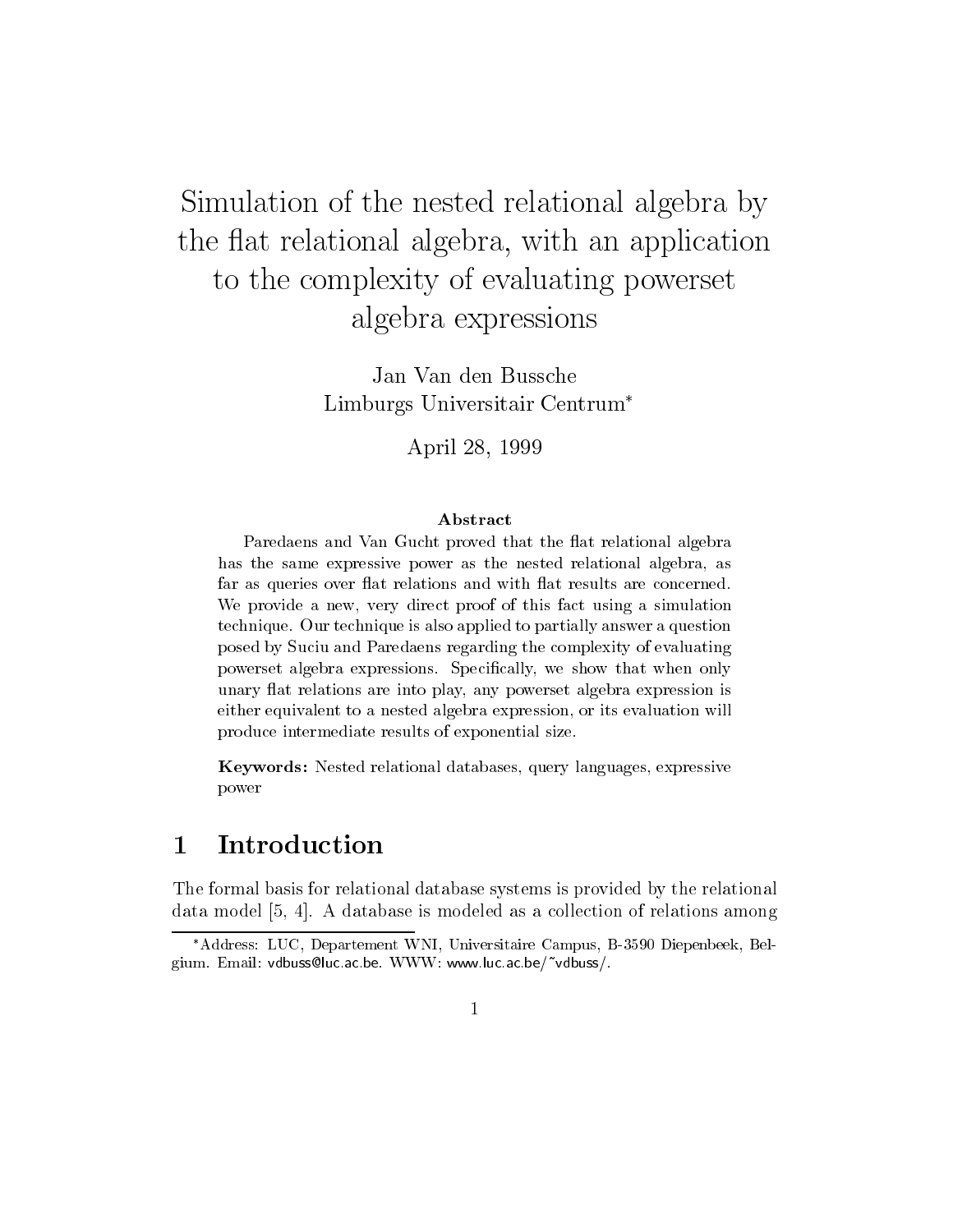basic data values. These relations can be manipulated using five basic operators which together form the relational algebra The nested relational model- designed in order to be able to represent complex data structures in a more natural and direct way  $\mathcal{L} = \mathcal{L} \setminus \{0,1\}$  , we have the second contract of the second of  $\mathcal{L}$ the classical at
relational model In a nested relation- a tuple may consist not only of basic values but also of relations in turn. By canonically generalizing the operators of the relational algebra to work on nested relations- and adding the two operators of nesting and unnesting - one obtains the nested relations algebra These days-are algebra are known as complex as complex are complex .  $objects [4]$ 

The expressive power of the nested relational algebra as a query language is well understood- as well as its extensions with iteration- recursion- or the powerset operatory was in the context of more complex of more general complexes in the complexed of more complexed of  $\alpha$ object data models involving not only sets but also bags-but also bags-but also bags-but also bags-but also ba like  $[4]$ . Two particular results we will be interested in in the present paper are those by Paredaens and Van Gucht - and Van Gucht - and Pared and Pared and Pared and Pared and Pared and P  $\vert 14 \vert$ .

Paredaens and Van Gucht proved the Flat-Flat Theorem: the flat relational algebra has the same expressive power as the nested relational algebraas far as queries over flat relations and with a flat result are concerned. Their provis was rather circuitous however-they posed they posed the problem of needed the contract of the problem of direct proof In this paper we will provide such a proof- based on a very direct simulation of the nested algebra by the flat algebra. Under this simulation, a nested relation is represented by a number of at relations- the number depending on the scheme of the nested relation. Related simulations have been known in several variants since the several variants since the several variants since the several variants researchers in the electronic processes in the electronic contracts in the electronic complete the contract of the possibility of <sup>a</sup> proof along the lines we will present Consequently- we have written this paper not to lay any claim- but because we believe it is worthwhile to make the complete argument generally known (and actually, the detailed write-up turned out to be a rather intricate task).

and the goal of the present paper-of the total of the demonstrate that the t simulation technique by which we prove the flat-flat theorem can also find other applications Specially-sections and particles in the substitution raised by Supplementary and the contract of the contract of the contract of the contract of the contract of the contract of the contract of the contra ciu and Paredaens concerning the complexity of evaluating powerset algebra expressions. (The powerset algebra is the extension of the nested algebra with the powerset operator.) Suciu and Paredaens conjectured that for any expression in the powerset algebra that is not equivalent to a nested algebra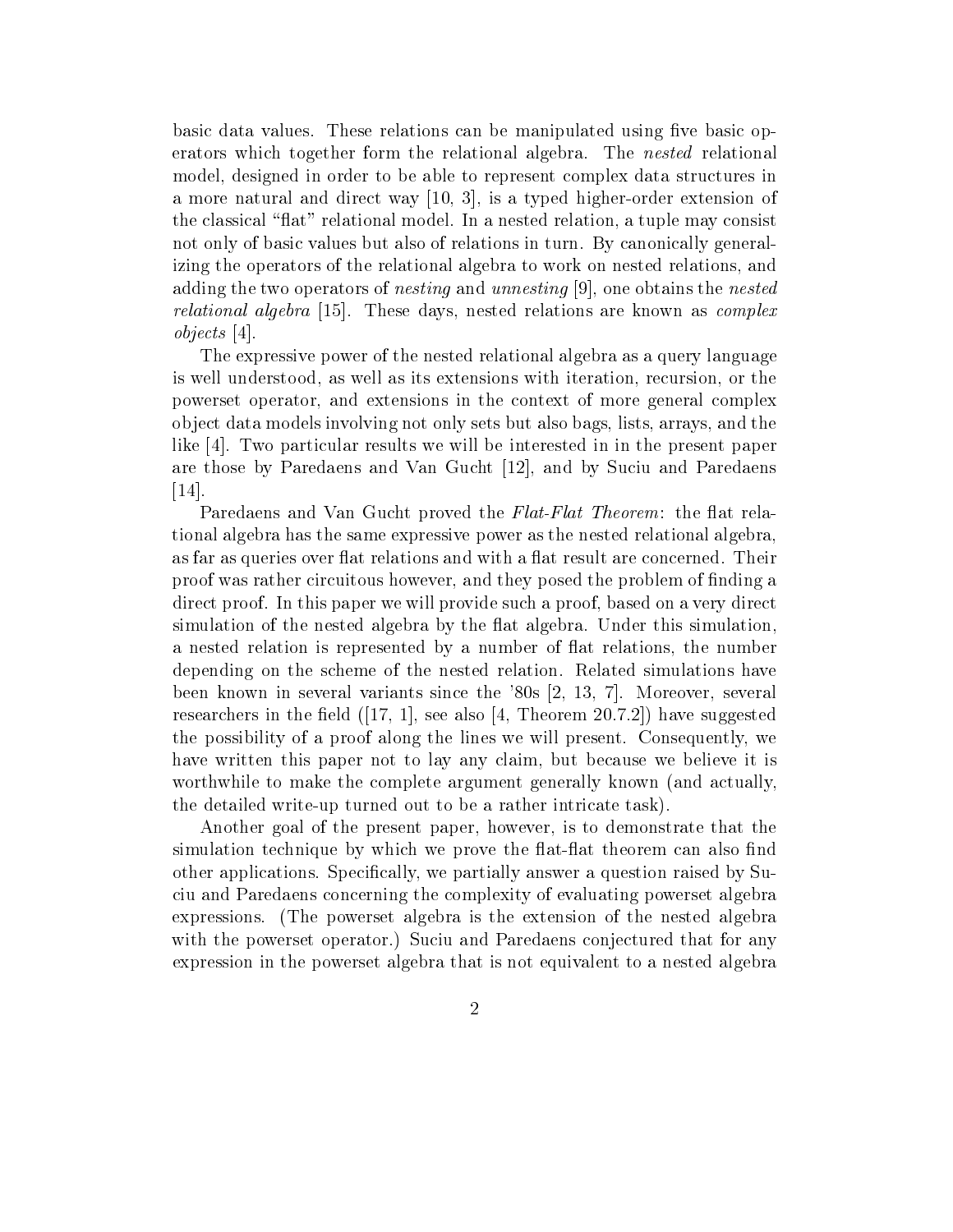expression- its evaluation will produce intermediate results of exponential size. They confirmed their conjecture for expressions defining the transitive closure of a binary relation- and more generally- for expressions dening queries on single binary relations having the form of a chain We will con firm the conjecture for the case of multiple unary relations. The general case remains open actually- we would not be surprised if it turned out to be falsebecause it is not inconceivable that there are classes of structures that are recognizable without using the powerset operator- and that have very weird combinatorial properties, a mass of many identified identified in the position of logarithmic complete  $\mathcal{L}$ size-to which we could apply the powerset operators with a could up - without blowing upand use the result to express a query that is not expressible without the powerset

To conclude this introduction we should mention that an analogue of the atat theorem in a complex object formalism dierent from- but equivalent to- the nested relational model was proved by Wong using a remarkably elegant argument

#### $\overline{2}$ Preliminaries on nested relations

Basically we assume the existence of a countably infinite supply of *atomic attributes.* The set of atomic attributes is denoted by U. The set  $HF(U)$  of hereditarily prints that with atoms in U is the smallest set containing U-P is the S that if  $X_1, \ldots, X_n \in HF(U)$  then also  $\{X_1, \ldots, X_n\} \in HF(U)$ . An element  $\Omega$  of HF(U) – U is called a *scheme* if no atomic attribute occurs more than once in it.<sup>1</sup> Schemes are also called *complex attributes*.

Assume further given a domain V of *data values*. Let  $\Omega$  be a scheme. A relation over is a nite set of tuples over Here- a tuple over is a mapping to the form of the form of the form of the form of the form of the form of the form of the form of the  $t(X)$  is a relation over X. We will also refer to  $t(X)$  as a *complex value of* type X

A database scheme is a finite set S of schemes. A database over S is a mapping on S that assigns to each scheme  $\Omega \in S$  a relation over  $\Omega$ .

Fix a database scheme S. The set  $\mathcal{N}$  as a nested relational algebra ex*pressions over* S is inductively defined as follows. For each expression e we also den een it scheme- it scheme- it scheme- it scheme- it scheme (in the scheme of the scheme of the scheme

<sup>&</sup>lt;sup>1</sup>We say that X occurs in  $\Omega$  if  $X \in \Omega$ , or X occurs in some  $Y \in \Omega$ .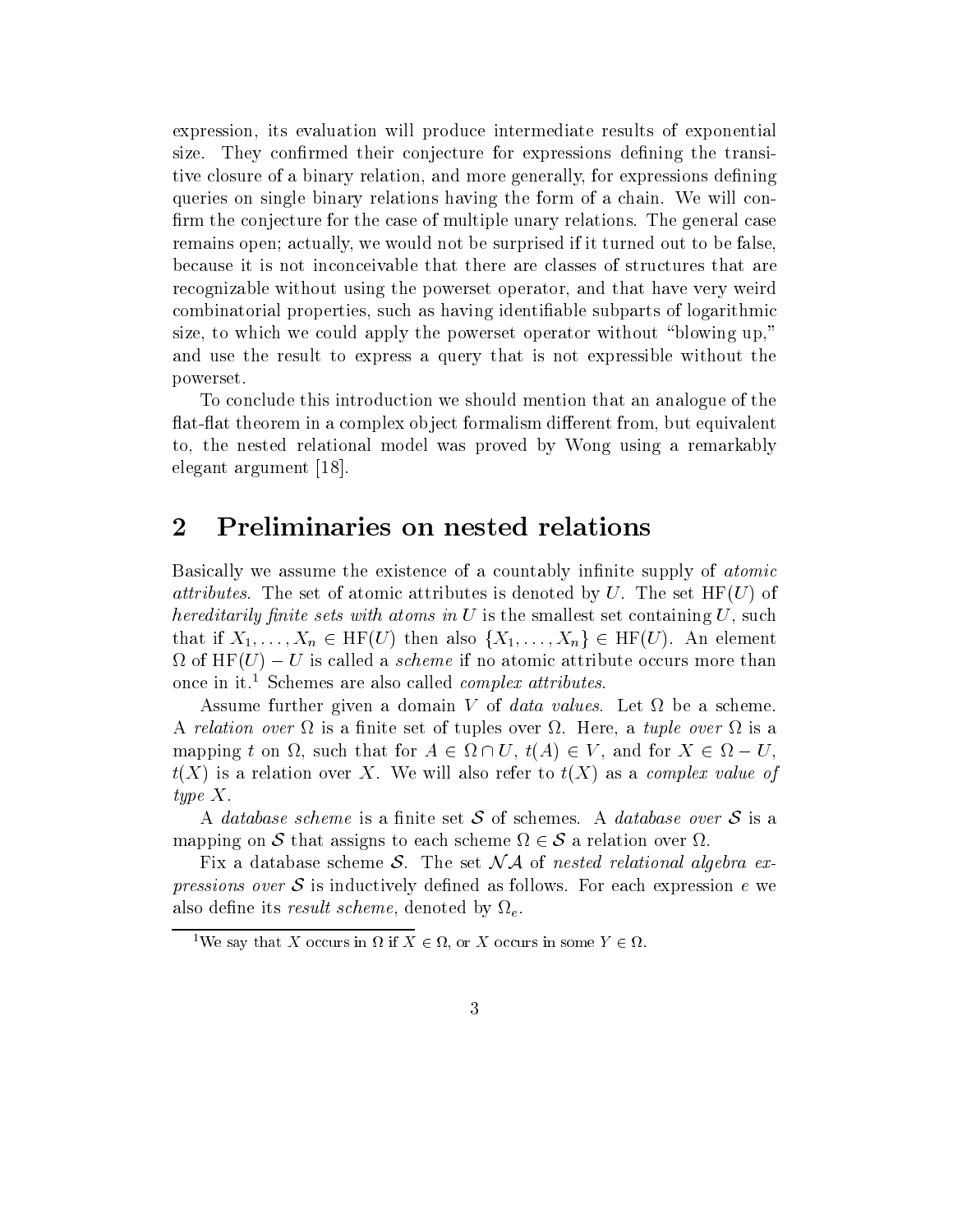- Each scheme is in  $\mathcal{N} \mathcal{A}$ ; its result scheme equals itself.
- If and example  $\begin{pmatrix} 1 & 0 & 0 \\ 0 & 0 & 0 \\ 0 & 0 & 0 \end{pmatrix}$  , and  $\begin{pmatrix} 1 & 2 \end{pmatrix}$ are in N A-1, also with result scheme in the scheme in the scheme in the scheme in the scheme in the scheme in
- If e and the such that the such that  $\mathbf{v}_1$  is extended to atomic atomic atomic atomic occurs both international e and e - then e e is in N A- with result scheme e e
- Let  $e$  be in  $\mathcal{N} \mathcal{A}$ .
	- $P$  is in the substitution-  $P$  is in the in  $\Delta$  (  $\sim$  ) can not a specific scheme contact scheme contact the substitution of  $\Delta$ Ζ.
	- Selection-the and  $\tau$  is a permutation-that the permutation of  $\tau$  is a permutation of  $\tau$  $Y$  (  $Y$  -  $Y$  ) in  $X = \varnothing$  is (  $Y$  ) in the  $Y$  is  $Y$  , then it is in the set of  $Y$  .
	- Renaming- if is a permutation of U- then e is in N A- with result scheme  $\varphi(\Omega_e)$ .
	- Nesting- if  $\equiv$  in Nesting- if  $\lambda$  is in the S equal then we have experimented in  $\lambda$  with  $\lambda$  $\{Z\}.$
	- University if  $\mathbb{P}^1 \subset \mathbb{P}^1$  expansion  $\mathbb{P}^1$  and  $\mathbb{P}^1$  and  $\mathbb{P}^1$  in  $\mathbb{P}^1$  in  $\mathbb{P}^1$  is in  $\mathbb{P}^1$  $(\Omega_e - \{X\}) \cup X.$

Let be adatabase over S- and let e be a nested relational algebra expression over S The result of evaluating examples of evaluating examples of evaluating examples of the contract of evaluating examples of the contract of the contract of the contract of the contract of the contract of th inductively defined as follows:

- If the state is a state of the state  $\mathcal{L} = \{ \ldots \}$  .
- $(e_1 \cup e_2)(\Delta) := e_1(\Delta) \cup e_2(\Delta); (e_1 e_2)(\Delta) := e_1(\Delta) e_2(\Delta).$
- $(e_1 \times e_2)(\Delta) := \{t_1 \cup t_2 \mid t_1 \in e_1(\Delta) \text{ and } t_1 \in e_2(\Delta)\}.$
- -Z e ftjZ <sup>j</sup> <sup>t</sup> eg
- $\bullet$   $\circ_{X_{\equiv_{\omega}} Y}(e)(\Delta) := \{i \in e(\Delta) \mid \varphi(i(\Delta)) = i(Y)\}$ .
- $\rho_{\varphi}(e)(\Delta) := {\varphi(t) | t \in e(\Delta)}.$

<sup>2</sup>Permutations of U are applied to tuples and relations in the obvious way. If t is a tuple over the tuple over the tuple over the tuple over the tuple over the tuple over the tuple over the tuple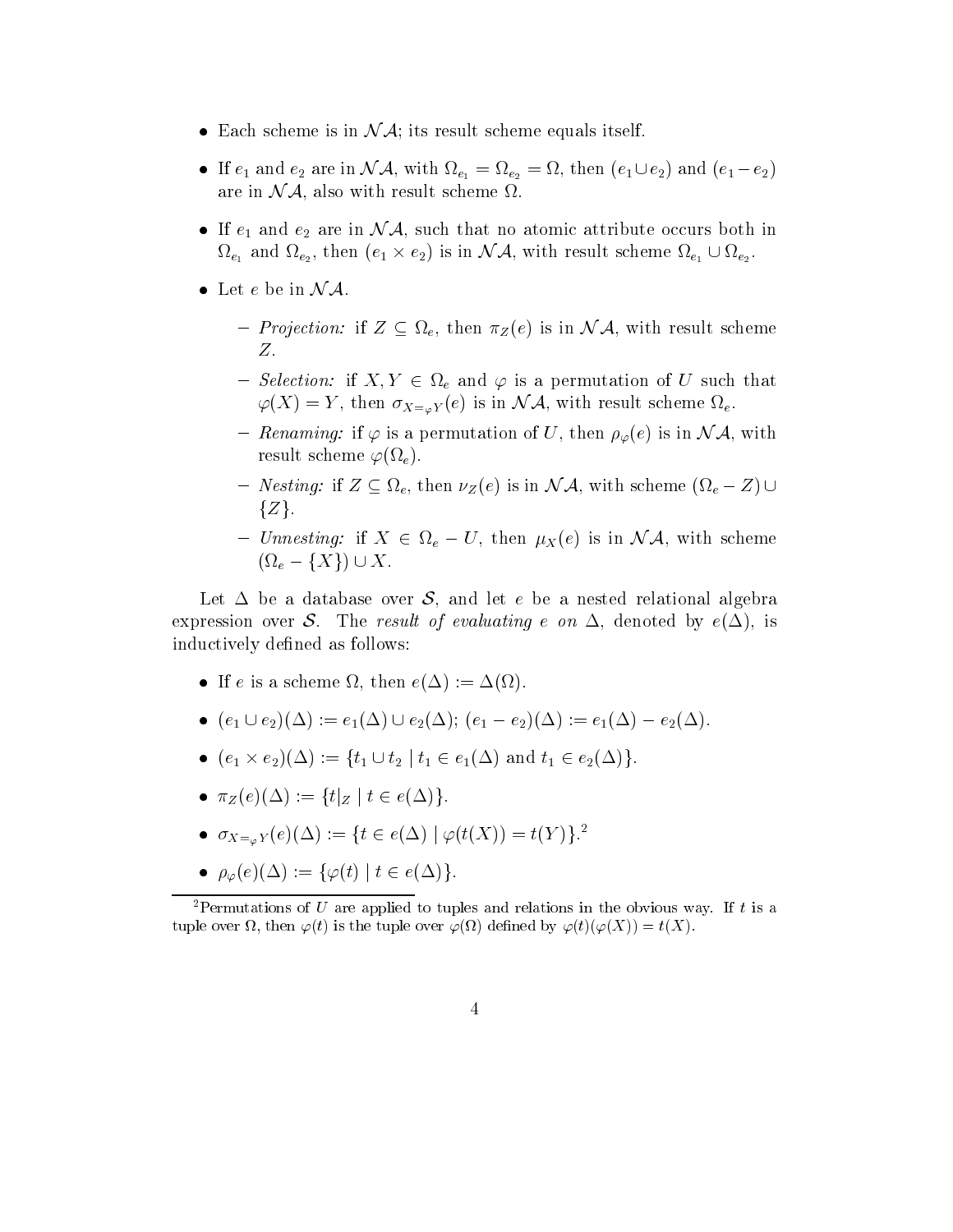- $\nu_Z(e)(\Delta) := \{ t \text{ tuple over } (\Omega Z) \cup \{ Z \} \mid \exists t' \in e(\Delta) : t|_{\Omega Z} = t' |_{\Omega Z} \}$ and  $t(Z) = \{t''|_Z \mid t'' \in e(\Delta) \text{ and } t''|_{\Omega - Z} = t'|_{\Omega - Z}\}\}.$
- $\mu_X(e)(\Delta) := \{ t \text{ tuple over } (\Omega \{X\}) \cup X \mid \exists t' \in e(\Delta) : t|_{\Omega \{X\}} = 0 \}$  $t' |_{\Omega - \{X\}}$  and  $t |_{X} \in t'(X)$ .

so a nested relational algebra expression with result scheme in the map in material algebra expression with results ping from databases to relations over  $\Omega$ . Such mappings are called *queries*.

The  $\bm{r}$  is in a selection operation operation  $\bm{\Lambda} = \bm{\phi} \bm{I}$  is interpretation of the selection of the  $\bm{\Lambda}$ complex-because it species how the two complex values to the two complex values to the two complex values to t for a family to be compared for the compared for the compared for the company of  $\mathcal{A}$  and  $\mathcal{A}$  $\Gamma$  (f) and  $\Lambda = \varphi_1$  is a different and  $\Gamma$  is a different and  $\Gamma$  is a different and  $\Gamma$  is a different and  $\Gamma$ semantics than  $X = \varphi_2 Y$  , where  $Y Z (\neg Y)$  are and  $Y Z (\neg Y)$  , where  $Y Z$  and  $Y Z$ are atomically the post-compare is included the state  $\mu$  and  $\mu$  at  $\mu$  at  $\mu$  at  $\mu$  at  $\mu$ values) and we will omit it.

## 3 Representing nested relations by flat databases

A scheme is called  $\beta$  flat if all its elements are atomic attributes. A database scheme is called flat if all its schemes are flat.

In order to formally define a representation of nested relations by flat databases- we must return that the set make some technical assumptions assumptions about the set of the set of U of atomic attributes. We partition the atomic attributes in "ordinary" attributes and "identifier" attributes. Unless explicitly specified otherwise. and attribute is the state is always assumed to be ordinary- and and a scheme is always and a scheme is always assumed to be built up from ordinary atomic attributes only. For each scheme X- we assume we have the innitely many identier attributes

$$
id(X)_1
$$
,  $id(X)_2$ ,  $id(X)_3$ , ...

such that if  $X \neq Y$  or  $i \neq j$  then  $\mathrm{id}(X)_i \neq \mathrm{id}(Y)_j$ .

Our representation of a nested relation by a flat databases uses identifiers for complex values. These identifiers are tuples of atomic values occurring in the nested relation. The width of these tuples can vary depending on the type of complex value represented. Apart from the flat relation representing the nested relation itself- the at database will have auxiliary relations- one for each complex attribute X- holding the identiers representing a complex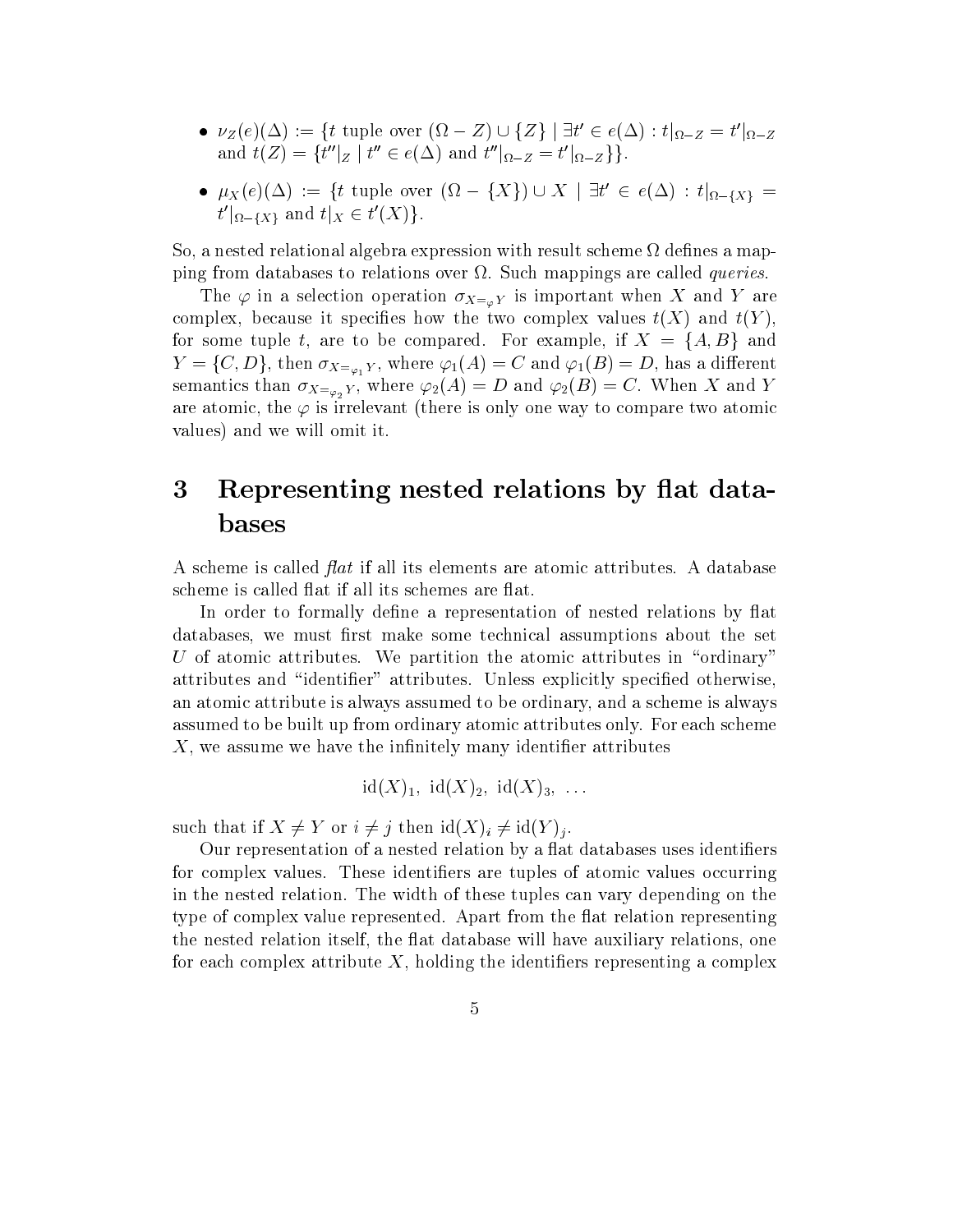value of type X-rand specific which complex values are represented by the specific which complex values are represented by the specific which complex values are represented by the specific which complex values of the speci these identifiers.

Why do we need identifiers that are tuples? Why can't we just use identifiers that are atomic values? The point is that later we want to simulate the nested relational algebra by the flat relational algebra. Operations that introduce new complex values- notably nesting- will have to be simulated by introducing identifiers for these new complex values. The relational algebra cannot inventor inventor inventor inventor inventor inventor in the identity of the identity of the identification as tuples of the atomic values existing in the database If we could only use identiers of length - and there are n distinct atomic values in the databasewe would not a different in disposition at our disposition in the disposition of the output of the second contract too little For example- the following nested relational algebra expressionstarting from a nat relation over  $\{A\}$ , introduces  $n^-$  new complex values of type  $\{C, D\}$ : one for each pair of atomic values.<sup>3</sup>

$$
\nu_{\{A,B\}} \sigma_{B=D} \sigma_{A=C} (\{A\} \times \rho_{(A|B)} (\{A\}) \times \rho_{(A|C)} (\{A\}) \times \rho_{(A|D)} (\{A\}))
$$

The lengths of the identification of the theory are the type of complex value  $\sim$ they represent- are given by an identification of the state of the state of the state of the state of the state of the state of the state of the state of the state of the state of the state of the state of the state of the

— Let be a scheme An identifiable assignment in the second intervals in the state  $\mu$ over  $\Omega$  is a mapping  $\alpha$  from the set of complex attributes occurring in  $\Omega$  to the natural numbers

For a complex attribute X occurring in - we will denote the set

$$
\{{\rm id}(X)_1,\ldots,{\rm id}(X)_{\alpha(X)}\}
$$

by ID-  $\mu$  (  $\mu$  ) is the atomic atomic atomic atomic tuples of the identical tuples of the identity of the identical tuples of the identical tuples of the identical tuples of the identical tuples of the identical tuple for complex values of type  $X$ .

given a scheme at now we consider the can not come that it well and the the database scheme listing the flat schemes of the flat relations that together make up a flat database representation of a nested relation over  $\Omega$ . This flat database scheme is denoted by the contract of  $\mathcal{U}$ 

 $\blacksquare$  consistent  $\blacksquare$  at database scheme scheme scheme  $\{t_i\}$  , a scheme scheme scheme scheme scheme scheme

$$
\operatorname{rep}_{\alpha}(\Omega) := (\Omega \cap U) \cup \bigcup \{\text{ID}_{\alpha}(X) \mid X \in \Omega - U\},\
$$

we use the standard notation (A  $\,$  D ) for the permutation that exchanges A and B.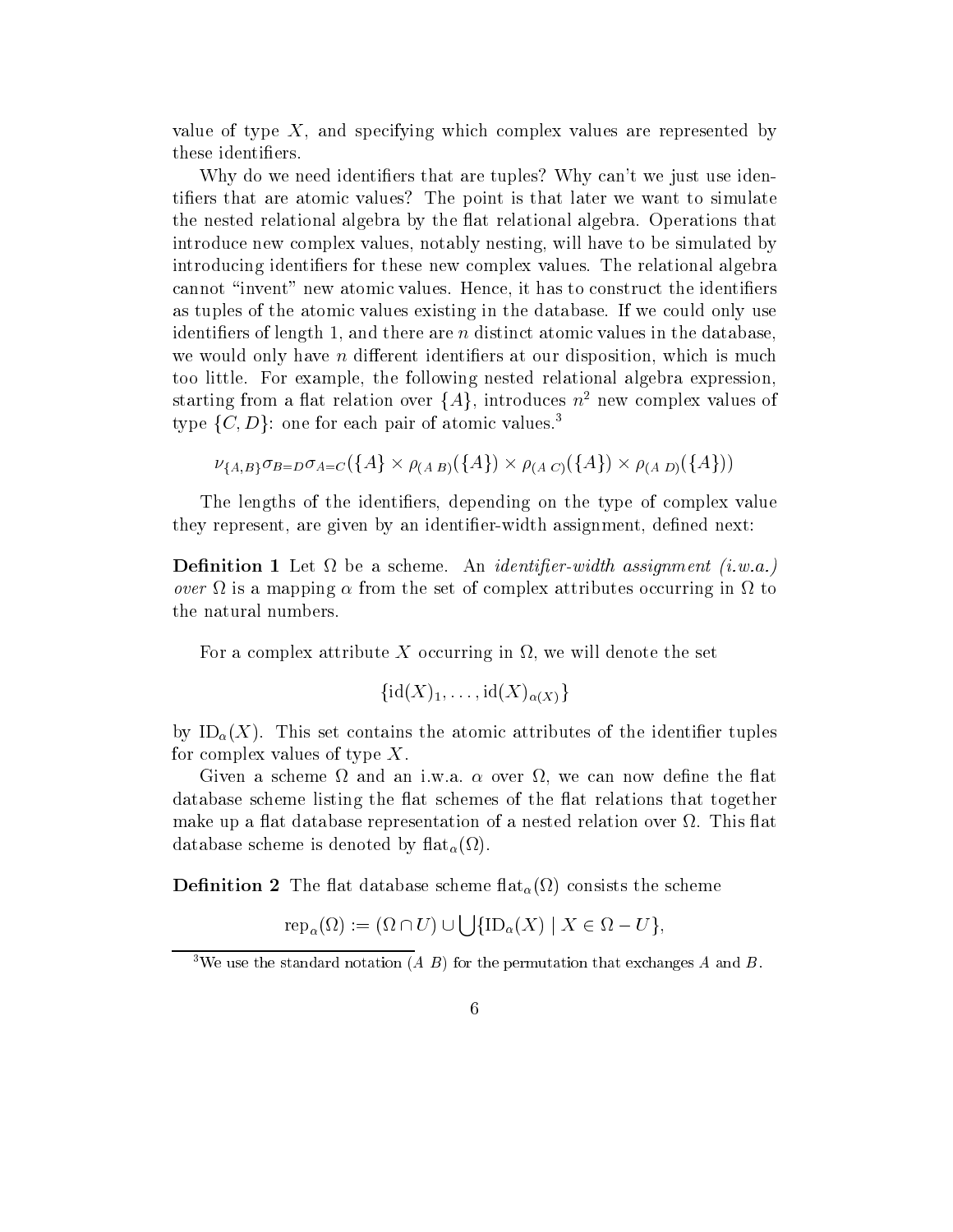to all complex attributes  $\mathbf{f}$  occurring in  $\mathbf{f}$  occurring in  $\mathbf{f}$  occurring in  $\mathbf{f}$  occurring in  $\mathbf{f}$  occurring in  $\mathbf{f}$  occurring in  $\mathbf{f}$  or  $\mathbf{f}$  or  $\mathbf{f}$  occurring in  $\mathbf{f}$  or  $\mathbf{$ 

$$
rep_{\alpha}(X) := (X \cap U) \cup \bigcup \{ ID_{\alpha}(Y) \mid Y \in X - U \} \cup ID_{\alpha}(X).
$$

Flat databases over at- represent nested relations over To dene this representation formally in Denition - we need the following auxiliary technical definition:

Denition Let be a scheme- let X be a complex attribute occurring in - , was a database over Let be a database over Let be and the and the second  $\mu$  , and a let the and tuplet over  $\alpha$  and  $\alpha$  is the restriction of the restriction of the complex of  $\alpha$  $\alpha$  at the data base of  $\alpha$   $\chi$  ( ) by

$$
\Delta_t(\operatorname{rep}_{\alpha_X}(X)) := \{ t'|_{\operatorname{rep}_{\alpha_X}(X)} \mid t' \in \Delta(\operatorname{rep}_{\alpha}(X)) \text{ and } t'|_{\operatorname{ID}_{\alpha}(X)} = t \},
$$

and and the complex attribute  $\alpha$  occurring in X-1 occurring in X-1 occurring in X-1 occurring in X-1 occurring in X-1 occurring in X-1 occurring in X-1 occurring in X-1 occurring in X-1 occurring in X-1 occurring in X-1

$$
\Delta_t(\operatorname{rep}_{\alpha_X}(Y)):=\Delta(\operatorname{rep}_\alpha(Y)).
$$

To clarify the notation used in the above denition- it should be pointed out that replaces in the same assessment in  $\mathbf{r}_\alpha$  (i.e.), the latter includes  $\alpha$  (i.e.) as and the former doesnt-toplevel scheme for  $\Lambda$  is the top lattice former doesnt-toplevel scheme for  $\Lambda$ where the contact  $\mathcal{L}$  is denoted the contact of  $\mathbf{r}$  on  $\mathcal{U}(-)$  contains in  $\mathcal{U}(-)$  and the measure if  $Z$  is a lower-level scheme (a complex attribute occurring in the top-level scheme

Of course- for the Y s in the above denition- which are lowerlevel even when viewing  $\mathbf{r}$  as rep-same as rep-same as rep-same as rep-same as rep-same as rep-same as rep-same as rep-same as  $\mathbf{r}$ why at these Y the definition of  $\Delta_t$  is simpler.

We can now define:

Denition Let be a scheme- let bean iwa over - and let be and the nested relation represented by  $\mathcal{A}$  and  $\mathcal{A}$ neste en la construcción de la construcción de la construcción de la construcción de la construcción de la con

$$
\{t \text{ tuple over } \Omega \mid \exists t' \in \Delta(\text{rep}_{\alpha}(\Omega)) : t|_{\Omega \cap U} = t'|_{\Omega \cap U}
$$
  
and  $\forall X \in \Omega - U : t(X) = \text{nested}(\Delta_{t'|_{\text{ID}_{\alpha}(X)}})\}.$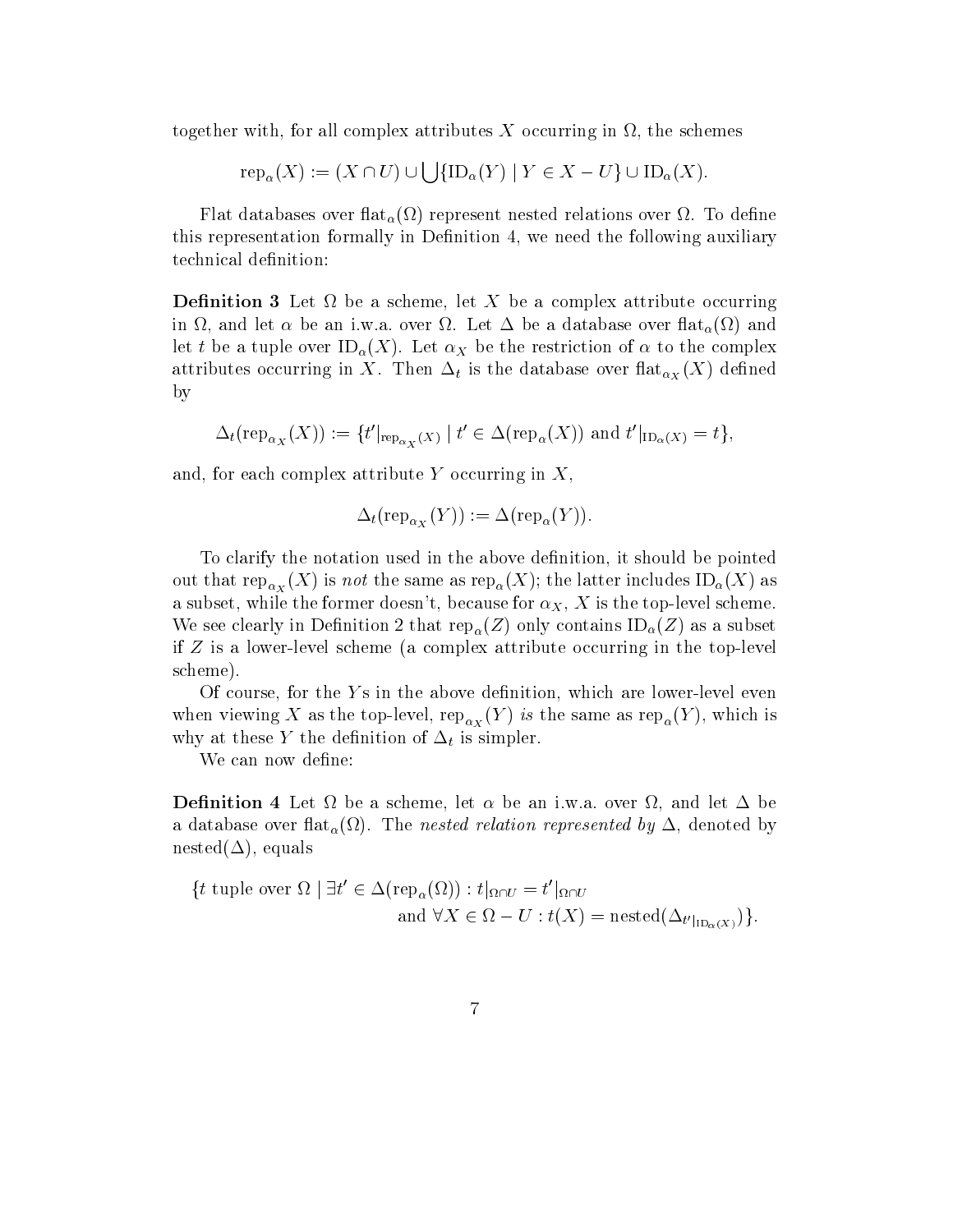Note how the tuple  $t'|_{\text{ID}_\alpha(X)}$  serves as an identifier for the complex value  ${\rm mes}_{{\mathcal{U}}}\left(\Delta_{t'}\right|_{{\rm ID}_{\alpha}(X)}).$ 

as a periodic too trivial examples of the periodic property of  $\mathcal{A}$ let fAg Then at- consists of rep- fidfAgg and  $\Gamma$  and  $\Gamma$  are the following database over  $\alpha$  and  $\alpha$ 

| { $id({A})_1$ }  | $id({A})_1$      | $A \}$           |
|------------------|------------------|------------------|
| $\boldsymbol{a}$ | $\boldsymbol{a}$ | $\boldsymbol{a}$ |
|                  | $\boldsymbol{a}$ |                  |
| $\mathcal C$     | $\boldsymbol{a}$ | $\epsilon$       |
|                  |                  | $\epsilon$       |
|                  |                  | $\it{d}$         |
|                  | $\mathcal{C}$    |                  |
|                  |                  |                  |

Then nested  $(\Delta)$  equals

| $\{A\}$                                   |  |  |
|-------------------------------------------|--|--|
|                                           |  |  |
| $\begin{matrix} a \\ b \\ c \end{matrix}$ |  |  |
|                                           |  |  |
|                                           |  |  |
| $\frac{c}{d}$                             |  |  |
| $\it b$                                   |  |  |

As a final remark we note that occurrences of the empty complex value of some type X would also be represented by also be represented by an identity of the some contract of the second where it represents it represents it represents in the corresponding represents in the corresponding  $r$ the empty set

### $\overline{\mathbf{4}}$ Simulation of nested algebra by flat algebra

A nested relational algebra expression is called  $\beta$  at if it is defined over a flat database scheme and does not use the nesting  $(\nu)$  and the unnesting  $(\mu)$ operators

In this section we will prove

Theorem - Let ebe a nested relationship and algebra expression over a new angle algebra expression over a at d tabase scheme S. Then there exists an i.w.a.  $\alpha$  over  $\Omega_e$  and flat relational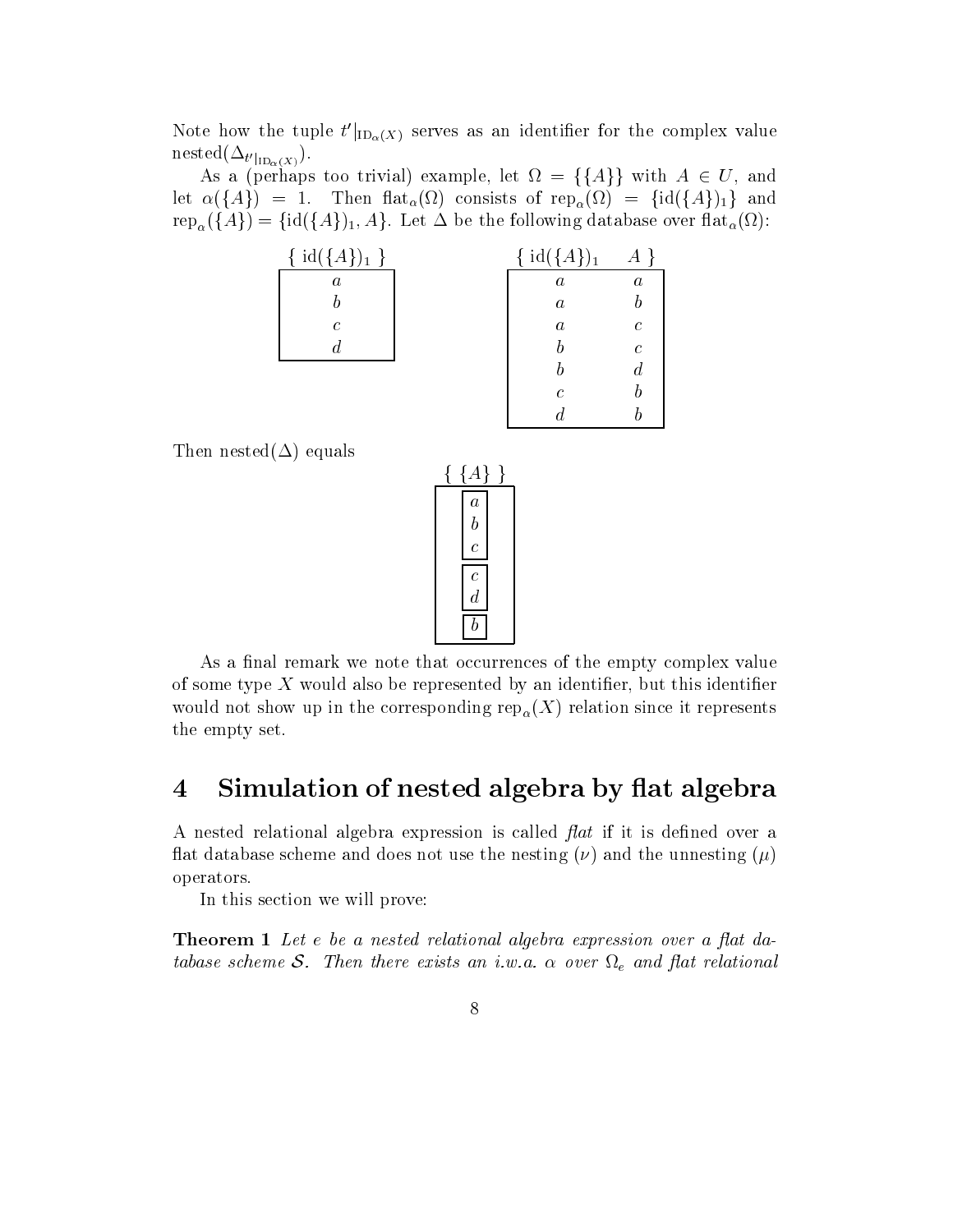algebra expressions  $e_X$  over S for  $X = \Omega_e$  or X a complex attribute occurring in  $\Omega_e$ , such that for each database  $\Delta$  over  $\mathcal{S}$ ,

$$
\text{nested}(\Delta_e) = e(\Delta),
$$

 $\mathbb{C}$  is the database over  $\mathbb{C}$  over  $\mathbb{C}$  and  $\mathbb{C}$  for  $\mathbb{C}$  and  $\mathbb{C}$  and  $\mathbb{C}$  and  $\mathbb{C}$  and  $\mathbb{C}$  and  $\mathbb{C}$  and  $\mathbb{C}$  and  $\mathbb{C}$  and  $\mathbb{C}$  and  $\mathbb{C}$  and  $\mathbb{C}$  and  $\mathbb{C}$ each X

a corollary-corollary-corollary-

**Theorem 2 (Paredaens-Van Gucht)** Let  $e$  be a nested relational algebra expression over a flat database scheme S, such that  $\Omega_e$  is flat. Then there exists a flat relational algebra expression  $e'$  over  $S$  such that for each database  $\Delta$  over  $S$ ,

$$
e'(\Delta) = e(\Delta).
$$

 $\tau$  and the simply of entropy entropy is the internal simply of the its simply entropy  $\tau$ database  $\Delta'$  over  $\text{flat}_{\alpha}(\Omega_e)$ , nested $(\Delta') = \Delta'(\Omega_e)$ . Theorem 1 thus tells us there exists a flat relational algebra expresion  $e' = e_{\Omega_e}$  such that for each  $\Delta$ ,  $e'(\Delta) = e(\Delta)$ , as desired.

Before we prove Theorem - we illustrate the most intricate part of the proof-simulation of nesting-the simulation of nesting-the simulation of  $\mathbb{R}^n$ 

Let S consist of the single relation scheme  $\Omega = \{A, B\}$ . Consider the database  $\Delta$  over S defined by

$$
\Delta(\Omega) = \begin{bmatrix} \begin{array}{cc} \{A & B\} \\ a & b \\ b & b \\ a & c \\ b & c \\ c & d \end{array} \end{bmatrix}.
$$

the contract of the contract of the contract of the contract of the contract of

First, consider the expression  $\nu_{\{A\}}(w)$ . Evaluating it on  $\Delta$  yields the following relation:

| ${A}$                         | В       |  |
|-------------------------------|---------|--|
| $\boldsymbol{a}$<br>$\bar{b}$ |         |  |
| $\boldsymbol{a}$<br>$\bar{b}$ | $\,c\,$ |  |
| $\overline{c}$                | d       |  |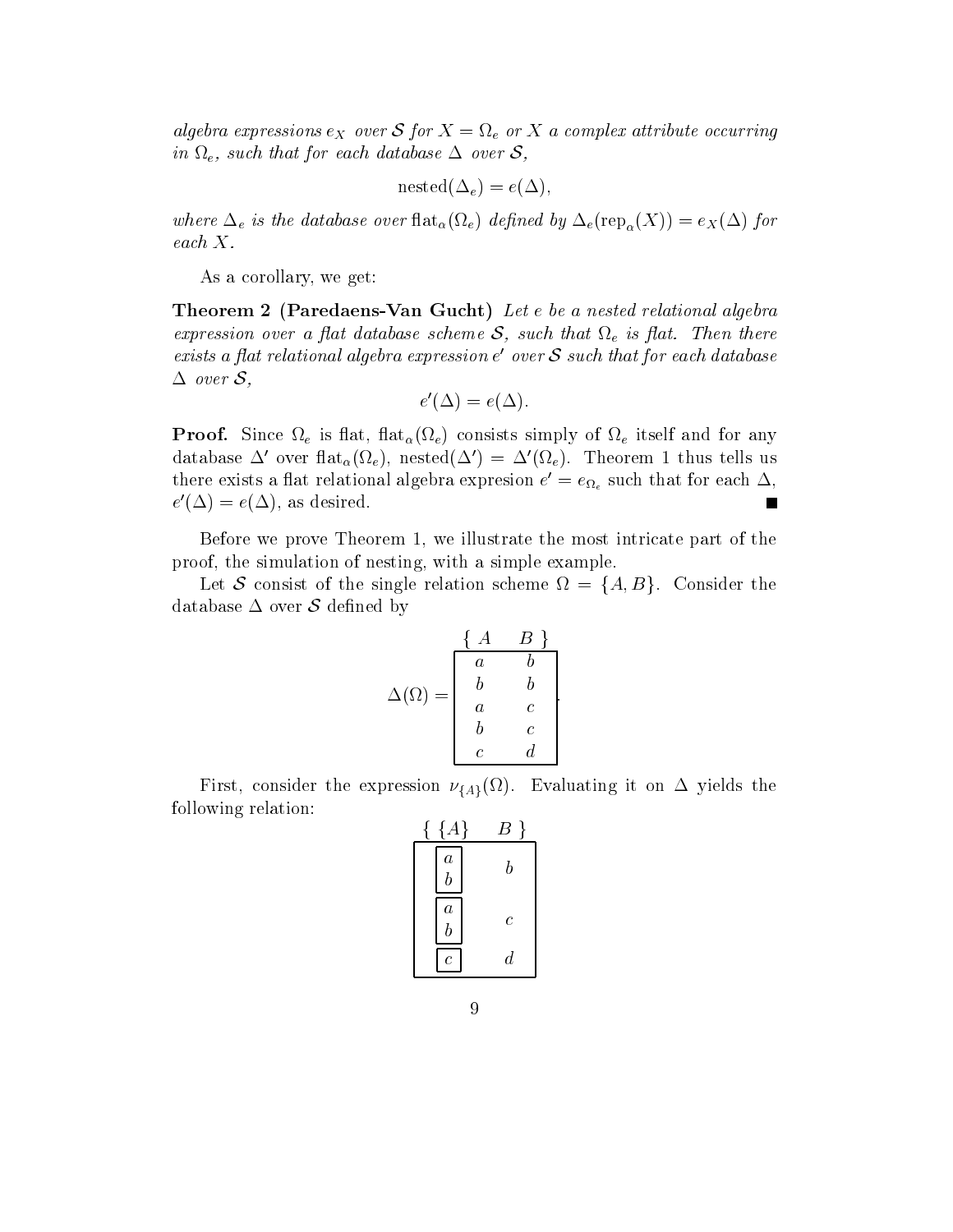We can represent this relation by the following flat database:

| { $id({A})_1$ | $\boldsymbol{B}$ | { $id({A})_1$ | А                |  |
|---------------|------------------|---------------|------------------|--|
|               |                  |               | $\it a$          |  |
| C             | C                |               |                  |  |
|               | J.               | $\mathcal C$  | $\boldsymbol{a}$ |  |
|               |                  | C             |                  |  |
|               |                  |               | C                |  |

Next, consider the expression  $\nu_{\{B\}}\nu_{\{A\}}(x)$ . Its evaluation on  $\Delta$  yields the following relation

|         | $\{B\}$ |  |
|---------|---------|--|
| $\it a$ |         |  |
|         | ſ.      |  |
|         |         |  |

This relation can be represented by the following flat database:

| 1d(        | $id({B}$<br>$\mathbf{1}$ | $id({A})$<br>$\mathbf{1}$ | A                | $id({B}$ |   |  |
|------------|--------------------------|---------------------------|------------------|----------|---|--|
| D          |                          |                           | $\boldsymbol{a}$ |          |   |  |
| $\epsilon$ | C                        |                           |                  |          | r |  |
| u          |                          | C                         | $\boldsymbol{a}$ | С        |   |  |
|            |                          |                           |                  | C        | r |  |
|            |                          | а                         | $\epsilon$       |          |   |  |

 $\blacksquare$ 

We now present

 $\blacksquare$  roof of  $\blacksquare$  means the proof, we will rely on the well had will receive that the flat relational algebra is as powerful as the *tuple relational calculus*  $[16,$ - a variant of rstorder logic So instead of writing algebra expressions we will often write calculus formulas whenever this is more convenient

We begin by stating the following

— Let be a scheme let be a scheme let be a complex attribute occurring in Let  $\mathcal{L}$ and let  $\alpha$  be an i.w.a. over  $\Omega$ . Then there exists a tuple relational calculus  $f$  to the such that formula t that for each database  $\tau$  and the such that for each database  $\tau$  $\frac{1}{2}$  and  $\frac{1}{2}$  are  $\frac{1}{2}$  and  $\frac{1}{2}$  are  $\frac{1}{2}$  and  $\frac{1}{2}$  and  $\frac{1}{2}$ 

This is with the understanding that we use the active-domain semantics of the calculus  $[4]$ .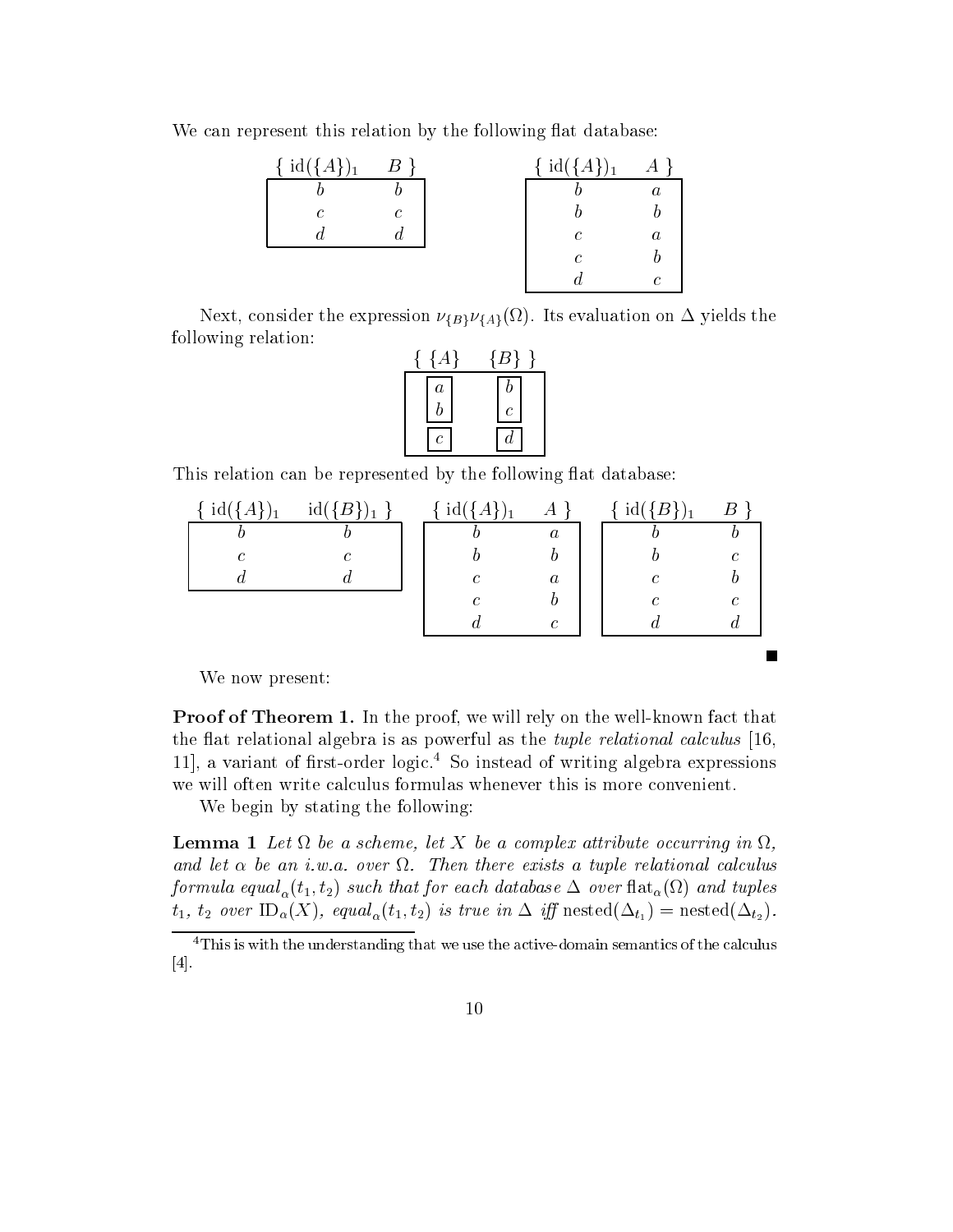In the formulation of the above lemma-  $\mathfrak{b}_1$  , and the are  $\mathfrak{b}_2$ table is the set of  $\alpha_X$  (i.e.), the strategies in  $(\pm i_1)$  , then there are  $(\pm i_2)$  , then it complexes values of type  $X$ .

Proof of Lemma - We inductively construct a formula

subset to the  $\alpha$  subset of  $\alpha$ 

 $\mathbf{u} \times \mathbf{u} \times \mathbf{v}$  to  $\mathbf{u} \times \mathbf{v}$  to  $\mathbf{u} \times \mathbf{v}$ 

The formula subset -t t is dened as

$$
\forall t \in \text{rep}_{\alpha}(X) : t|_{\text{ID}_{\alpha}(X)} = t_1 \Rightarrow
$$
  
\n
$$
\exists t' \in \text{rep}_{\alpha}(X) : t'|_{\text{ID}_{\alpha}(X)} = t_2
$$
  
\n
$$
\wedge t'|_{X \cap U} = t|_{X \cap U} \wedge \bigwedge_{Y \in X - U} equal_{\alpha}(t'|_{\text{ID}_{\alpha}(Y)}, t|_{\text{ID}_{\alpha}(Y)}).
$$

 $\mathcal{L}$  and  $\mathcal{L}$  are will use the abbreviation equivariant  $\mathcal{L}$  to the abbreviation equivariant  $\mathcal{L}$ formula

$$
t_1|_{Z\cap U}=t_2|_{Z\cap U}\wedge \bigcup_{X\in Z-U}equal_\alpha(t_1|_{\text{ID}_\alpha(X)},t_2|_{\text{ID}_\alpha(X)}).
$$

This formula clearly expresses that the flat tuples  $t_1$  and  $t_2$  represent the same nested tuple of type Z

The actual proof of Theorem 1 now proceeds by induction on the structure of the expression  $e$ .

• e is a (flat) scheme  $\Omega$ . In this basic case we define

$$
e_{\Omega} := \Omega.
$$

(There is no need to define  $\alpha$  as there are no complex attributes occurring in  $\Omega$ .)

•  $e = \nu_Z(e')$ . By induction, we have an i.w.a.  $\alpha'$  over  $\Omega_{e'}$  satisfying the theorem. Let us denote

$$
W:=((\Omega_{e'}-Z)\cap U)\cup\bigcup\{\mathrm{ID}_{\alpha'}(X)\mid X\in(\Omega_{e'}-Z)-U\}.
$$

Define  $\alpha(Z) := |W|$  and  $\alpha(Y) := \alpha'(Y)$  for all other complex attributes occurring in each compact of the anti-structure from W to ID-1 and W to ID-1 and W to ID-1 and W to ID-1 and W

$$
e_{\Omega_e}:=\{t\cup\varphi(t)\mid t\in\pi_W(e'_{\Omega_{e'}})\},
$$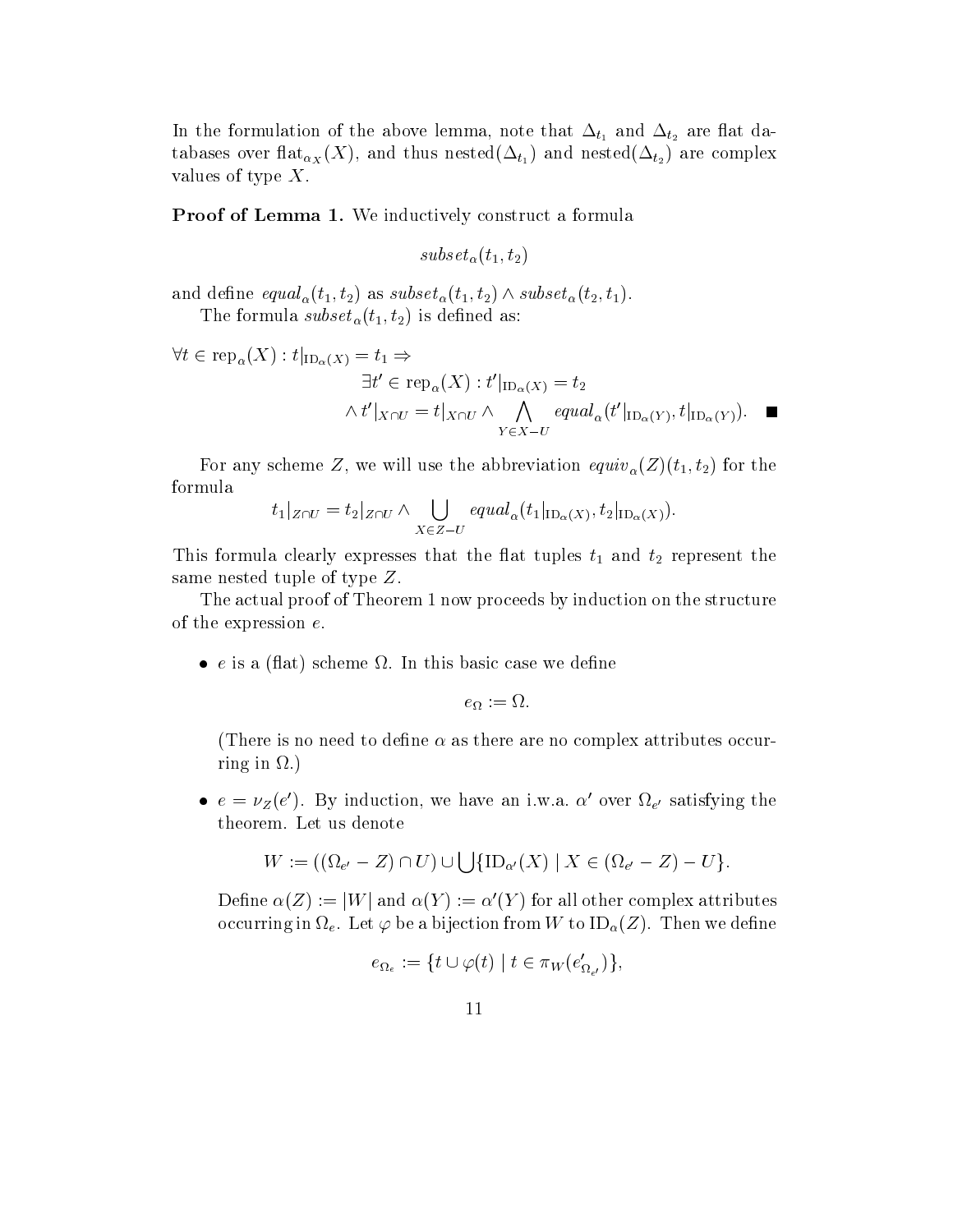$e_Z := \{ t \text{ tuple over } \text{rep}_\alpha(Z) \mid \exists t', t'' \in \pi_W(e'_{\Omega_{e'}}): \}$  $t' = \varphi^{-1}(t|_{\mathrm{ID}_{\alpha}(Z)})$  $\wedge$  equiv<sub>o'</sub>  $(\Omega_{e'} - Z)(t', t'')$  $\wedge (t|_{\textrm{rep}_\alpha(Z)-\textrm{ID}_\alpha(Z)}\cup t'')\in e'_{\Omega_{e'}}\},$ 

with the understanding that in the formula equiv $\alpha$  (i.e.  $\epsilon$  ), every occurrence of a scheme representation of a scheme  $Y$  is representation of a scheme  $Y$  is replaced by the corresponding  $Y$ responding expression  $e'_Y$ . Finally, for any other complex attribute  $X \neq Z$  occurring in  $e_{\Omega_e}$ , define  $e_X := e'_X$ .

 $e = \mu_X(e')$ . Define  $\alpha$  as the restriction of  $\alpha'$  to the complex attributes occurring in e Let be a permutation of U such that ID- X is disjoint from rep $\alpha'$  (rep-  $\alpha'$  (rep-  $\alpha'$ ). Example

$$
e_{\Omega_{\epsilon}} := \pi_{\mathrm{rep}_{\alpha}}(\Omega_{\epsilon}) \sigma_{\mathrm{id}(X)_1 = \varphi(\mathrm{id}(X)_1) \cdots \sigma_{\mathrm{id}(X)_{\alpha'(X)} = \varphi(\mathrm{id}(X)_{\alpha'(X)} \atop (e'_{\Omega_{\epsilon'}} \times \rho_{\varphi}(e'_X))
$$

and define  $e_Y := e'_Y$  for complex attributes Y occurring in  $\Omega_e$ .

•  $e = (e_1 \times e_2)$ . By induction we have i.w.a.'s  $\alpha_1$  for  $e_1$  and  $\alpha_2$  for  $e_2$  satisfying the theorem. For a complex attribute X occurring in ergy contract the set of  $\Gamma$  and  $\Gamma$  and  $\Gamma$  and  $\Gamma$  and  $\Gamma$  and  $\Gamma$  and  $\Gamma$  and  $\Gamma$  and  $\Gamma$  and  $\Gamma$  and  $\Gamma$  and  $\Gamma$  and  $\Gamma$  and  $\Gamma$  and  $\Gamma$  and  $\Gamma$  and  $\Gamma$  and  $\Gamma$  and  $\Gamma$  and  $\Gamma$  and  $\Gamma$  and  $\Gamma$  an  $\alpha(X) := \alpha_2(X)$  and  $e_X := (e_2)_X$  if X occurs in  $\Omega_{e_2}$  (by the syntax of the nested relational algebra exactly one of the two cases holds). Define  $e$   $\sqrt{1/4}ee$   $\sqrt{2/4}ee$ 

 $e = (e_1 \cup e_2)$ . Define

$$
\alpha(X):=\max\{\alpha_1(X),\alpha_2(X)\}+2
$$

and

$$
e_X := (e_1)'_X \cup (e_2)'_X,
$$

where  $(e_1)'_X$  and  $(e_2)'_X$  are defined as follows.

 $(e_1)'_X$  is obtained by taking the Cartesian product  $(\times)$  of  $(e_1)_X$  with the following factors for all  $\alpha$  if  $\alpha$  if  $\alpha$  if  $\alpha$  if  $\alpha$  if  $\alpha$  if  $\alpha$  if  $\alpha$  if  $\alpha$  if  $\alpha$  if  $\alpha$  if  $\alpha$  if  $\alpha$  if  $\alpha$  if  $\alpha$  if  $\alpha$  if  $\alpha$  if  $\alpha$  if  $\alpha$  if  $\alpha$  if  $\alpha$  if  $\alpha$  if  $\alpha$  if  $\alpha$  if

and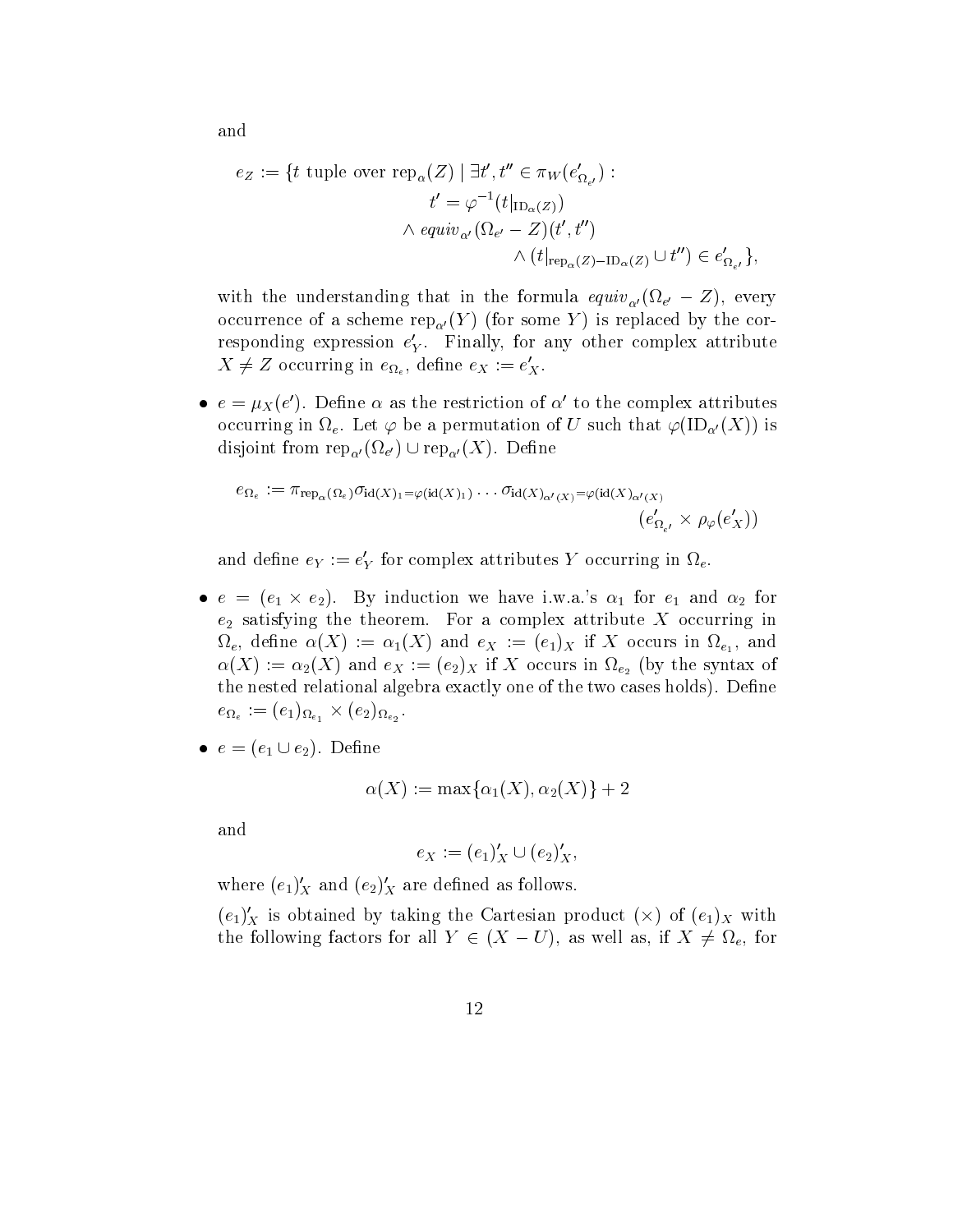$Y = X$  itself:

$$
\{t \text{ tuple over } \{id(Y)_{\alpha_1(Y)+1}, id(Y)_{\alpha_1(Y)+2}, \dots, id(Y)_{\alpha(Y)}\} \mid
$$

$$
t(id(Y)_{\alpha_1(Y)+1}) \in \text{adom}
$$

$$
\wedge t(id(Y)_{\alpha_1(Y)+1}) = t(id(Y)_{\alpha_1(Y)+2}) = \dots = t(id(Y)_{\alpha(Y)})\}.
$$

 $(e_2)'_X$  is obtained by taking the Cartesian product  $(\times)$  of  $(e_2)_X$  with the following following for all  $\alpha$   $\alpha$   $\beta$  and if  $\alpha$  if  $\alpha$  if  $\alpha$  if  $\alpha$  as well as well as well associated that  $\alpha$  $Y = X$  itself:

$$
\{t \text{ tuple over } \{id(Y)_{\alpha_2(Y)+1}, id(Y)_{\alpha_2(Y)+2}, \dots, id(Y)_{\alpha(Y)}\} \mid
$$
  
\n
$$
t(id(Y)_{\alpha_2(Y)+1}) \neq t(id(Y)_{\alpha_2(Y)+2}) \in \text{adom}
$$
  
\n
$$
\wedge t(id(Y)_{\alpha_2(Y)+2}) = t(id(Y)_{\alpha_2(Y)+3}) = \dots = t(id(Y)_{\alpha(Y)})\}.
$$

These Cartesian products make sure that identifier tuples appearing in the result of evaluating  $(e_1)'_X$  will be different from identifier tuples appearing in the result of evaluating  $(e_2)'_X$ , so that no mix-up occurs when taking the union.<sup>5</sup>

•  $e = (e_1 - e_2)$ . This case is exactly the same as the case  $e = (e_1 \cup e_2)$ , except that we define  $e_{\Omega_e}$  as

$$
\{t \in (e_1)'_{\Omega_e} \mid \neg \exists t' \in (e_2)'_{\Omega_e} : \, \text{equiv}_\alpha(\Omega_e)(t, t')\},\
$$

with the understanding that in the formula equivariant in the formula equivariant in the formula equivariant in  $\mathbf{r}$ rence of a scheme rep- $r$   $\alpha$  (  $\rightarrow$  ) (see some  $\rightarrow$  ) as replaced by the corresponding  $r$ ing expression  $e_Y$ .

 $e = \pi_Z(e')$ . Then  $\alpha$  equals the restriction of  $\alpha'$  to the complex attributes occurring in  $Z$ ,

$$
e_{\Omega_e} := \pi_{\text{rep}_{\alpha}(Z)}(e'_{\Omega_{e'}}),
$$

and  $e_X := e'_X$  for each complex attribute X occurring in Z.

 $5$ This trick does not work if adom would contain only one element. But this is harmless, because we can treat this case (as well as the case where adom is completely empty) entirely separately, because in this case there are, up to isomorphism, only a finite number of possible databases we can test for these possibilities and return for each possibility directly the right result, bypassing the simulation.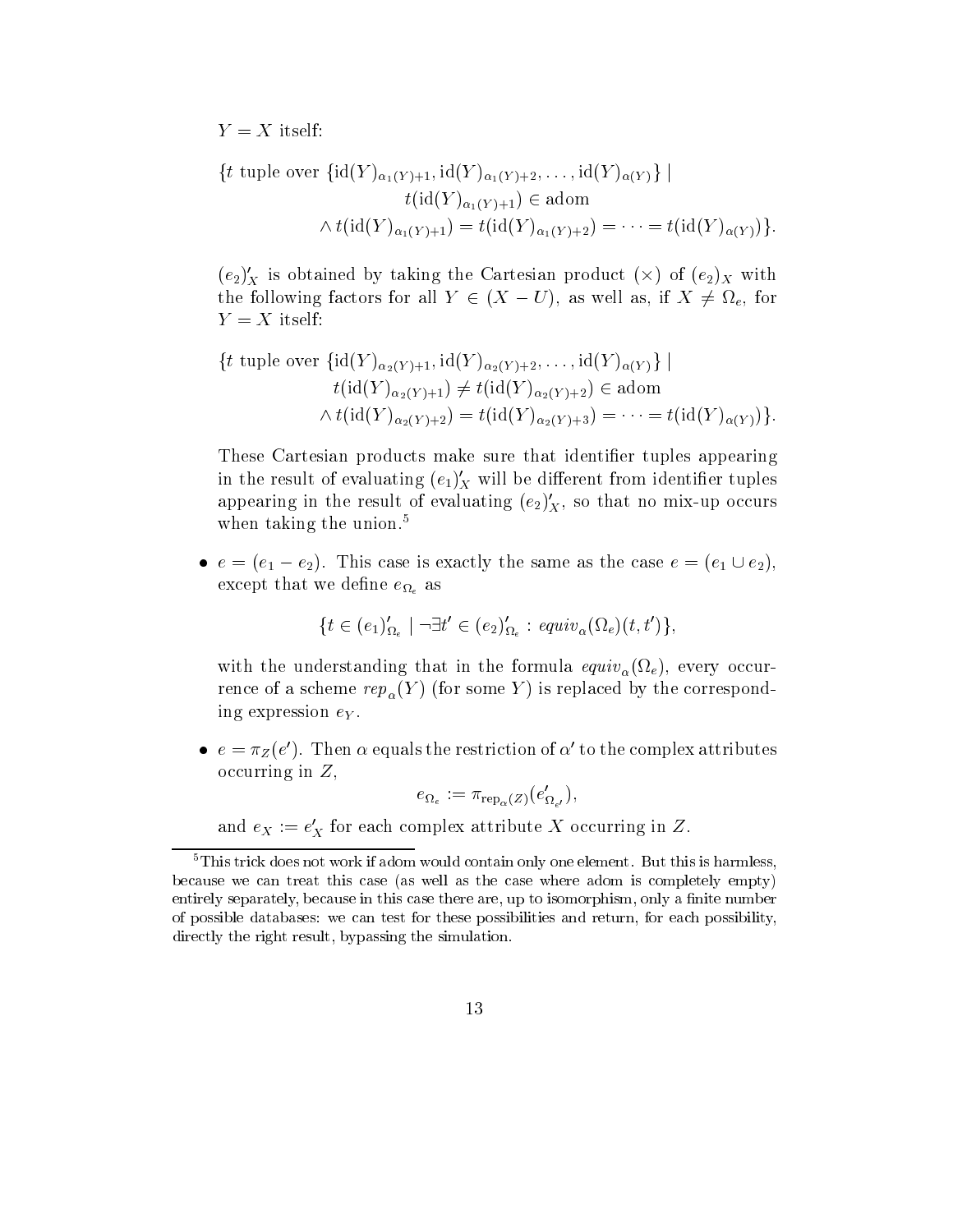•  $e = \sigma_{X = \varphi} Y(e')$ . Take  $\alpha := \alpha'$  and define  $e_Z := e'_Z$  for each complex attribute  $\Delta$  occurring in the  $\Delta$  or at  $\Delta$  and  $\Delta$  and  $\Delta$  are atomic,  $\Delta$  and  $\Delta$  $\sigma_{X=Y}(e'_{\Omega_{e'}})$ . If X and Y are complex, we need the following lemma similar to Lemma 1: (the proof is analogous)

**Lemma 2** Let  $\Omega$  be a scheme, let  $X, Y \in \Omega - U$ , let  $\varphi$  be a permutation of U such that  $\varphi(X) = Y$ , and let  $\alpha$  be an i.w.a. over  $\Omega$ . Then there exists a tuple relational calculus formula equal  $t$  to  $t$  that for each database  $t$  that for each database  $t$  $\tau$  and tuple the set of the set  $\tau$  and the set of  $\tau$  and the  $\tau$  and  $\tau$  and  $\tau$ is true in  $\Delta$  iff  $\varphi(\text{nested}(\Delta_{t_1})) = \text{nested}(\Delta_{t_2}).$ 

We then define

$$
e_{\Omega_e} := \{ t \in e'_{\Omega'_e} \mid \; equal_{\alpha'}(t|_{\mathrm{ID}_{\alpha'}(X)}, t|_{\mathrm{ID}_{\alpha'}(Y)}) \}.
$$

 $e = \rho_{\varphi}(e')$ . Extend  $\varphi$  to identifier attributes in the following canonical manner:  $\varphi(\mathrm{id}(X)_i) := \mathrm{id}(\varphi(X))_i$ . Then  $\alpha(\varphi(X)) := \alpha'(X)$  and  $e_X :=$  $\rho_{\varphi}(e'_{X})$  for  $X = \Omega_{e}$  or X a complex attribute occurring in  $\Omega_{e}$ .

## $\overline{5}$  Complexity of evaluating powerset algebra expressions over unary relations

The *powerset algebra* is the extension of the nested relational algebra with the powerset operators (se). Of extractionally-set of the inpression- the issue  $\sim$ also an expression-text with the feature feature feature feature feature feature feature feature feature featu - e equals ft tuple over feg j te eg

Hull and Su [8] showed that in the powerset algebra precisely all queries computable in elementary time are expressible. So the powerset algebra is a very powerful query language It does not seem to be a very practical language- however- in the sense that no example is known of a query not expressible in the nested relational algebra- that is expressible in the power set algebra by an expression whose evaluation never generates intermediate results of exponential size (in spite of applications of the powerset operator).

In this section- we prove that no such query exists if it is over a unary database scheme. A database scheme is called unary if all its schemes are singletons of the form fAg-

The proof will be easy once we have established the following: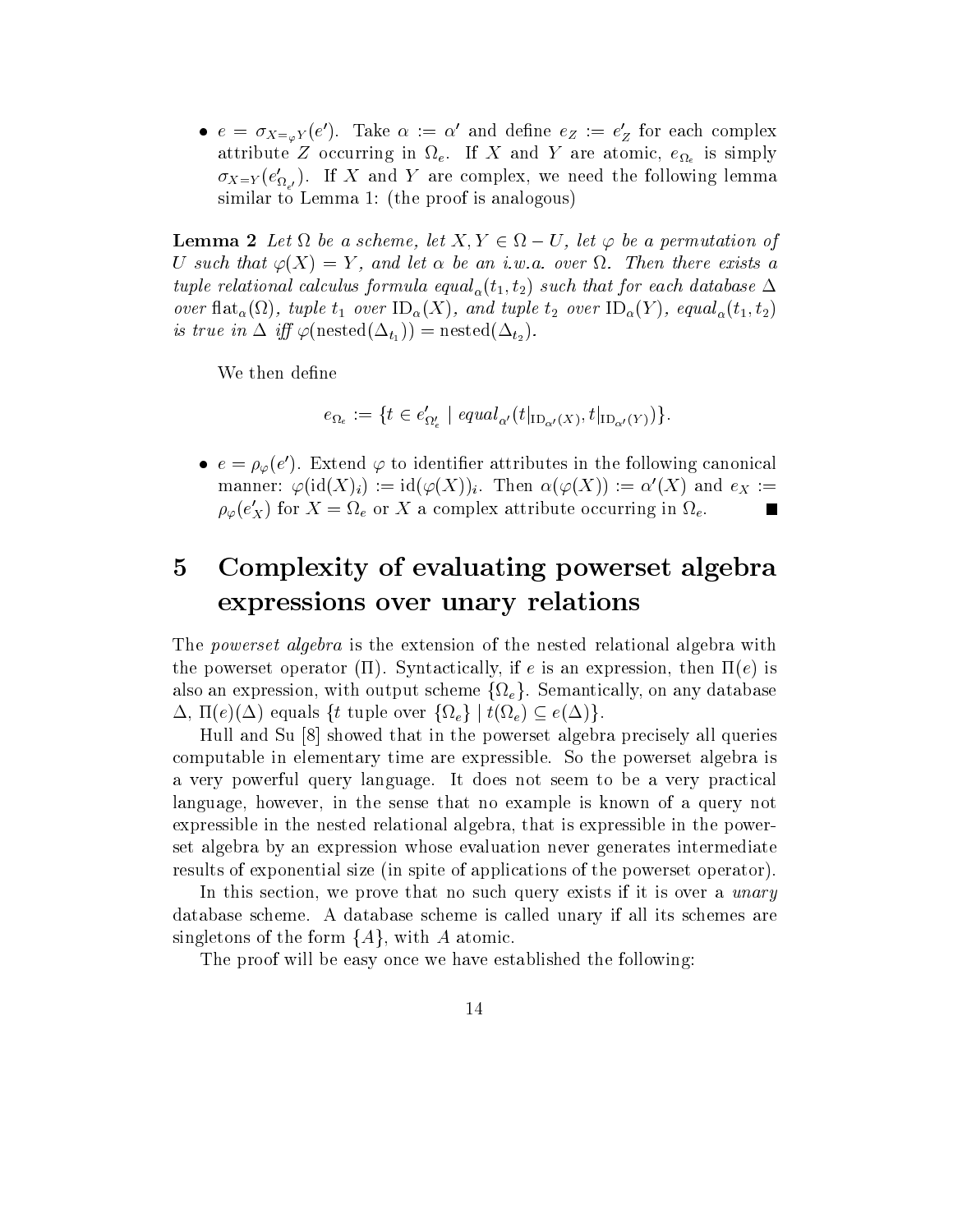**Lemma 3** Let S be a unary database scheme and let e be a nested relational algebra expression over S. Let  $|e| : N \to N$  be the mapping on the natural numbers den den das folken is the maximal cardinality of the maximal cardinality of the maximal cardinality of  $\Delta$  is a database over S with active domain of cardinality n. Then either  $|e| = O(1)$  or  $|e| = \Omega(n)$ .

The active domain of a database - denoted by adom-denoted by adom-denoted by adom-denoted by adom-denoted by a data values appearing in the relations of the database

**Proof of Lemma 3.** Apply Theorem 1 to obtain an i.w.a.  $\alpha$  over  $\Omega_e$  and flat relational algebra expressions  $e<sub>X</sub>$  which simulate e in the sense described by the theorem

 $\sim$  2001  $\sim$  2001  $\sim$  2001  $\sim$  2011  $\sim$  2012  $\sim$  2012  $\sim$  2012  $\sim$  2012  $\sim$  2012  $\sim$  2012  $\sim$  2012  $\sim$  2012  $\sim$  2012  $\sim$  2012  $\sim$  2012  $\sim$  2012  $\sim$  2012  $\sim$  2012  $\sim$  2012  $\sim$  2012  $\sim$  2012  $\sim$  2012 described by Theorem 1. Consider the following equivalence relation  $\equiv_{\Delta}$ on tuples in  $\Delta_e(\text{rep}_\alpha(\Omega_e))$ :  $t_1 = \Delta t_2$  if  $equiv_\alpha(\Omega_e)(t_1, t_2)$  holds in  $\Delta_e$ . 50, t is the same that the same nested the same nested to the same need to the same of the same of the same of the cardinality of e equals j j- the index number of dierent equivalence classes  $\mu$  of  $\mu$ .

Since the relations of  $\Delta_e$  can be computed by the same expressions  $e_X$  for and since equivalent calculus formula  $\{V\}$  and since  $\{V\}$  for a tuple relation calculus formula-measure  $\gamma$  . There is is one tuple relational calculus formula  $\varphi(t_1, t_2)$  such that for every database - t t i t t holds in

Since the tuple relational calculus is equivalent to the domain relational calculus essentially result in the logic  $\mu$  and the calculus express  $\mu$  as  $\mu$  and  $\mu$ a domain- rather than a tuple- relational calculus formula which we also denoted by  $\varphi$  by abuse of notation). Variables now range over the active domain of the input database

A database  $\Delta$  over S consists of a set of relations over unary schemes. We naturally view a relation over a unary scheme  $\{A\}$  as a set of data values (formally it is a set of mappings from  $\{A\}$  to V). The unary relations of  $\Delta$ induce a partition on adom $(\Delta)$ . Each partition class is determined by some non-empty subset  $X \subseteq \mathcal{S}$  and equals

$$
\Delta[X] := \bigcap_{Y \in X} \Delta(Y) - \bigcup_{Y \in \mathcal{S} - X} \Delta(Y).
$$

The automorphisms of  $\Delta$  are precisely the permutations of adom( $\Delta$ ) that leave every  $\Delta[X]$  invariant.

The denition of  $equiv_{\alpha}(Z)$  was given after Lemma 1.

<sup>&</sup>lt;sup>7</sup>We denote the index of an equivalence relation R by |R|.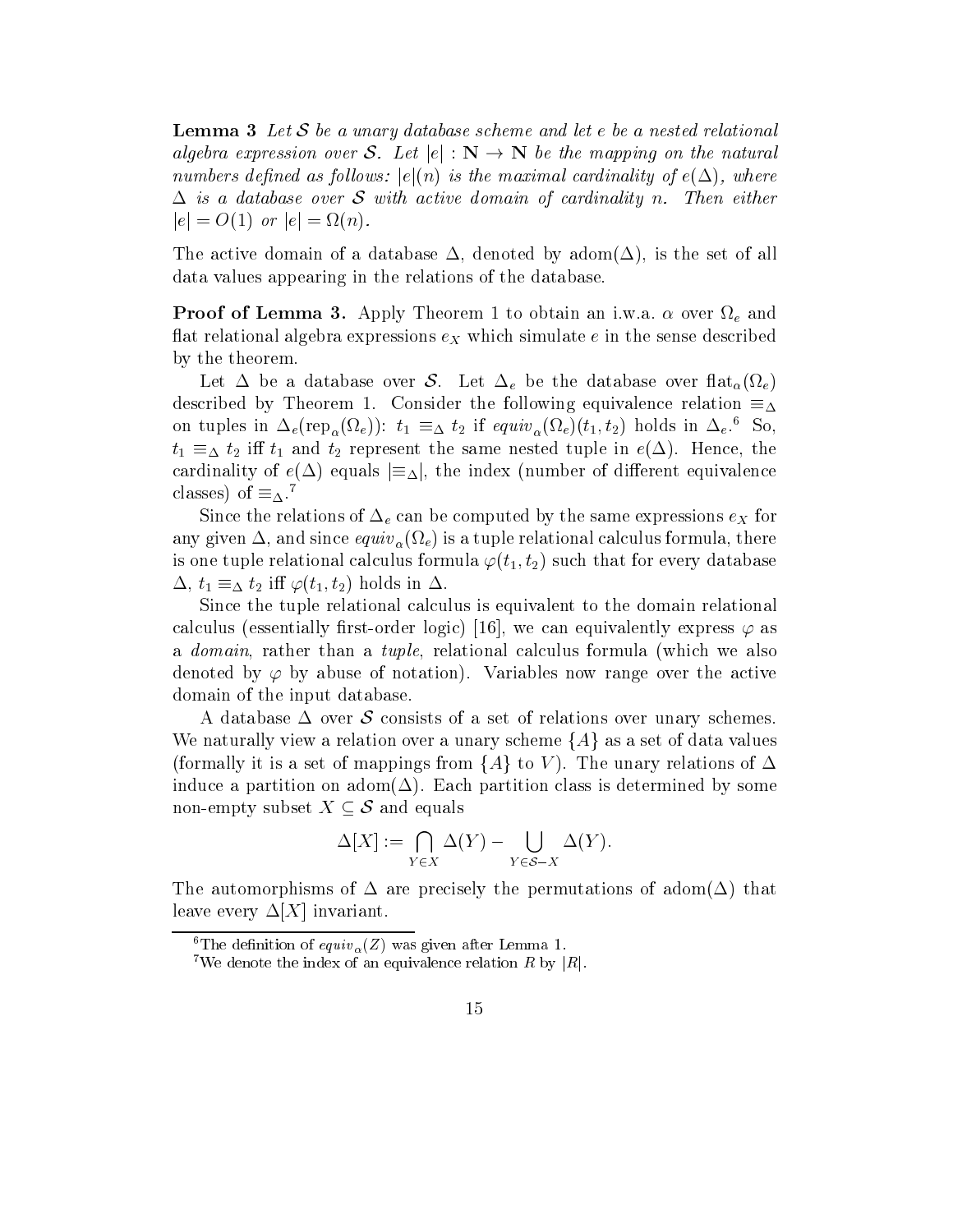Let k be the number of different variables used in the formula  $\varphi$ . Let us call any function  $\delta$  from the non-empty subsets of S to  $\{0, \ldots, k\}$  a *classifier*. We classify the databases over  $\mathcal S$  using these classifiers as follows: for a construction  $\cdot$  ,  $\bullet$   $0$  denotes the family of all databases of  $\bullet$  for  $\bullet$  for  $\bullet$  for  $\bullet$ 

cardinality of 
$$
\Delta[X] \begin{cases} = \delta(X) & \text{if } \delta(X) < k \text{, and} \\ \geq k & \text{if } \delta(X) = k \end{cases}
$$
 for each X.

The families  $\sim v$  with a such that  $\sim v$  is to every  $\sim v$  and the such that  $\sim v$  is up to the such that  $v$ isomorphism) and can be discarded. If we can show for all other  $\delta$  that  $\equiv$ restricted to  $\mathcal{L}$  is either  $\mathcal{L}$  is either  $\mathcal{L}$  . The matrix is all of the matrix is a set of them in are O-C in also globally in the matrix  $\mathbf{u}$  at least one of the matrix  $\mathbf{u}$  at least one of the matrix  $\mathbf{u}$ also globally  $\equiv$  is  $\Omega(n)$  since the families are infinite (we just discarded the finite ones).

So fix a family  $S_{\delta}$ ; we only consider databases in this family. It is a routine the exercise in give compare in the show that  $\mathbf{v}_1$  is the show that any compare formula over S that uses at most k dierent variables is equivalent-distribution of  $\mathbf{v}_1$  , and  $\mathbf{v}_2$  at  $\mathbf{v}_3$ to a quantifier-free formula. This holds in particular for formula  $\varphi$ . We may assume without loss of generality that  $\varphi$  is in disjunctive normal form, and that each conjunction in this disjunction is maximally consistent. Note that a maximally consistent conjunction of literals over S- with m variablesserves as an *automorphism type* (also called  $m$ -type): it describes an  $m$ -tuple of data values entirely up to application of an automorphism- specifying the partition component- as well as a simple component, who were all experiences and none and non-possession of the that hold among the components in the components  $\mathbf{r}$  the case of -  $\mathbf{r}$ is the cardinality of rep- $\alpha$  (rep) is nothing but the straightform  $\beta$  is nothing but the control  $\alpha$ conjunction of two  $\ell$ -types and the specification of the equalities and nonequalities holding across these two types

We distinguish between the following possibilities:

- is the empty disjunction-disjunction-disjunction-disputed to false Theorem  $\Delta$  and then  $\Delta$ empty equivalence relation on each But since is dened on  $r_{1}$  is the state of the state of the state  $\langle \rangle$  is that every interval  $\langle \rangle$  is the state of the state of the state of the state of the state of the state of the state of the state of the state of the state of the s empty on each  $\Delta$ . In this case |e| is everywhere zero and thus trivially  $O(1)$ .
- is not false-type that there is an type describing the there is a positive that the type of the theorety of the those pairs of tuples  $(t_1, t_2)$  such that

 $- t_1$  and  $t_2$  both satisfy  $\tau$ ;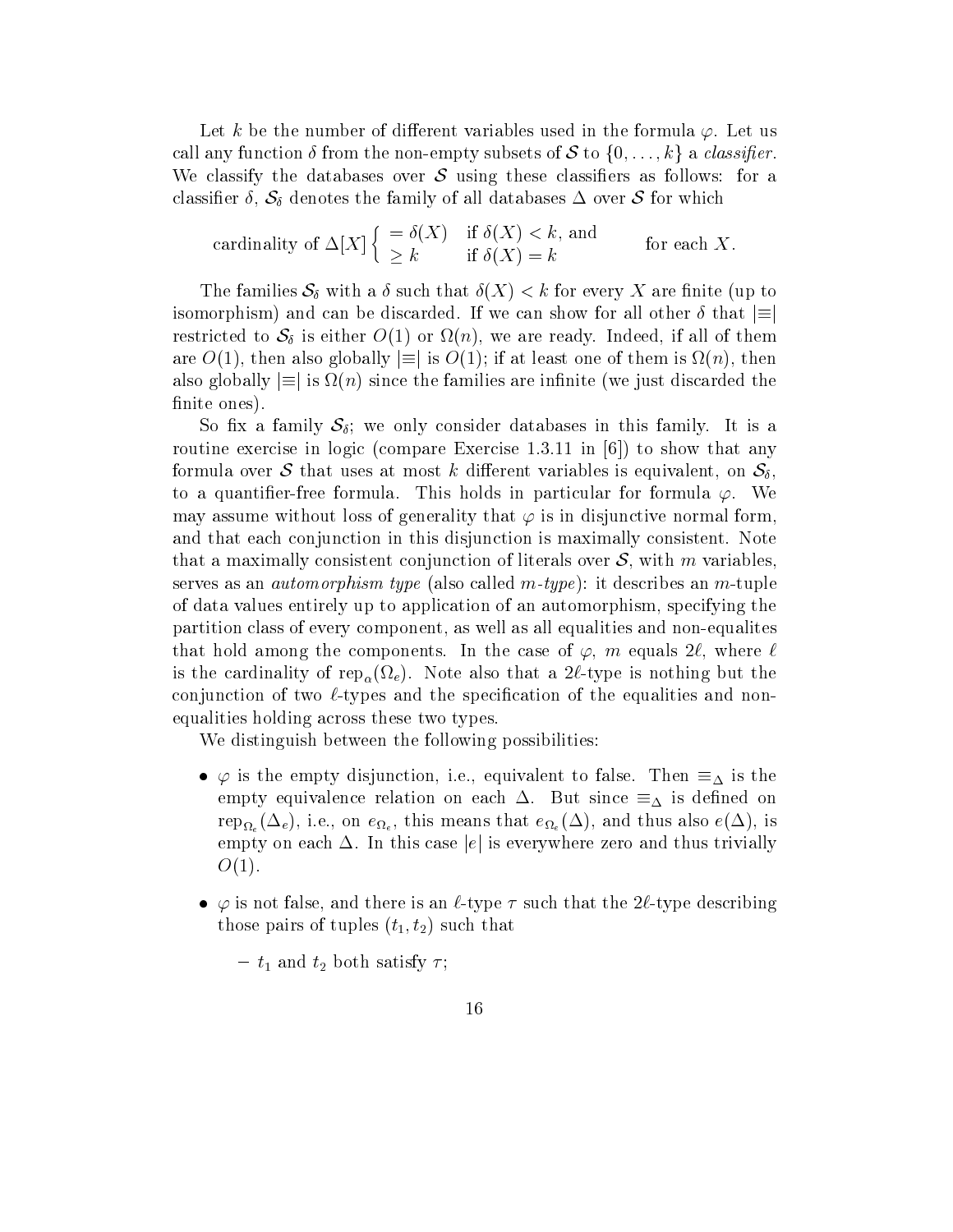-  $t_1$  and  $t_2$  are equal outside  $Z_\tau$ ; and

 $t_1$  and  $t_2$  are disjoint on  $Z_{\tau}$ ,

is not in  $\mathbf{F}$  is the set of the set of the correction the correction the corrections for which the correction of the corrections of the corrections of the corrections of the corrections of the corrections of the corr sponding variable in  $\tau$  is specified by  $\tau$  to take a value in the partition class determined by an  $X \subseteq S$  with  $\delta(X) = k$ .

So for any database  $\Delta$  and any pair  $(t_1, t_2)$  of tuples in  $\Delta$  as above,  $\alpha$  and  $\alpha$  and  $\alpha$  are  $\alpha$  in  $\alpha$  and  $\alpha$  and  $\alpha$  and  $\alpha$  and  $\alpha$  and  $\alpha$  and  $\alpha$  and  $\alpha$  and  $\alpha$  and  $\alpha$  and  $\alpha$  and  $\alpha$  and  $\alpha$  and  $\alpha$  and  $\alpha$  and  $\alpha$  and  $\alpha$  and  $\alpha$  and  $\alpha$  and  $\alpha$  and  $\alpha$  a placed in the appropriate partition classes- we get <sup>a</sup> third tuple t not equivalent to the this-term can keep on doing the can keep on the this-term in the source of the source of the

is and there is no such the previous in the previous items in the previous interest and the previous in the pr But then- for large enough - any two tuples t t of the same type that are equal outside  $\alpha$  are equal outside  $\alpha$ a third tuple  $t_3$  of the same type disjoint from both  $t_1$  and  $t_2$  on  $Z_{\tau}$ but equal outside by and the property of the theory of the  $\Delta$  and  $\Delta$  and  $\Delta$ t Hence-III this case is one of the bounded by the bounded by the bounded by the bounded by the bounded by the bounded by the bounded by the bounded by the bounded by the bounded by the bounded by the bounded by the bounde number of dierent types-dierent types- which is a xed number-types-dierent typesof dierent values <sup>a</sup> tuple of some type  can have outside Z - which is also fixed by definition of  $Z_{\tau}$  (components outside  $Z_{\tau}$  belong to a partition class determined by an X  $\sim$  with  $\sim$  with  $\sim$  and  $\sim$   $\sim$   $\sim$   $\sim$   $\sim$   $\sim$ fixed size).

 $\mathcal{A}$  and  $\mathcal{A}$  are getting to  $\mathcal{A}$  and  $\mathcal{A}$  and  $\mathcal{A}$  are getting to  $\mathcal{A}$ 

**Theorem 3** Let e be a powerset algebra expression over a unary database scheme S. Then either  $e$  is equivalent to a nested relational algebra expression, or for some subexpression  $e'$  of  $e$ ,  $|e'|$  is  $\Omega(2^n)$ .

**Proof.** Let e' be a minimal subexpression of e of the form  $\Pi(e'')$ . By Lemma 3,  $|e''|$  is either  $O(1)$  or  $\Omega(n)$ . If  $|e''|$  is  $\Omega(n)$ , then clearly  $|e'|$  is  $\Delta Z(Z^{\prime\prime})$ .

If  $|e''|$  is  $O(1)$ , we can simulate the application of the powerset operator in the nested relational algebra  $\mathbf{I}$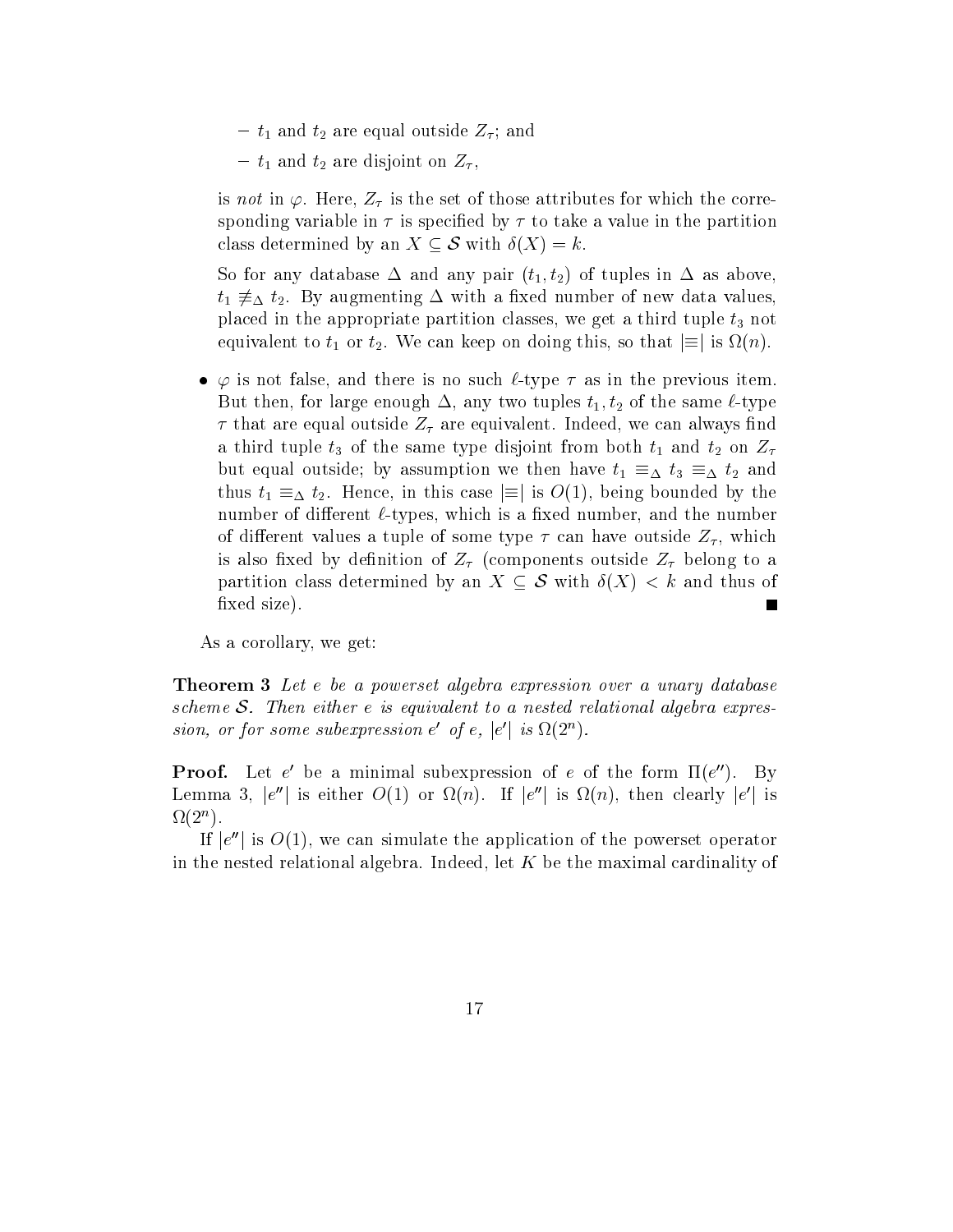$e''(\Delta)$ . Then  $e'$  is equivalent to the following expression: (let  $\Omega := \Omega_{e''}$ )

$$
\pi_{\{\Omega\}}\nu_{\Omega} \quad \left( \quad \sigma_{\vec{\Omega}=\varphi_{1}(\vec{\Omega})}(e'' \times \rho_{\varphi_{1}}(e'') \times \cdots \times \rho_{\varphi_{K}}(e'')) \right) \n\vdots \n\sigma_{\vec{\Omega}=\varphi_{K}(\vec{\Omega})}(e'' \times \rho_{\varphi_{1}}(e'') \times \cdots \times \rho_{\varphi_{K}}(e'')) \right),
$$

where  $\varphi_1, \ldots, \varphi_K$  are permutations of U such that every atomic attribute occurs in at most one of  $\mathcal{F}$  ,  $\mathcal{F}$  ,  $\mathcal{F}$  ,  $\mathcal{F}$  ,  $\mathcal{F}$  ,  $\mathcal{F}$  ,  $\mathcal{F}$  ,  $\mathcal{F}$  ,  $\mathcal{F}$  ,  $\mathcal{F}$  ,  $\mathcal{F}$  ,  $\mathcal{F}$  ,  $\mathcal{F}$  ,  $\mathcal{F}$  ,  $\mathcal{F}$  ,  $\mathcal{F}$  ,  $\mathcal{F}$  ,  $\mathcal{F}$  for the sequence of  $\Delta t = \omega \psi(\Delta t)$  and  $\delta t = \omega \psi(\Delta t)$ 

## References

- s abitection personal communication-
- [2] S. Abiteboul and N. Bidoit. Non first normal form relations: An algebra allowing data restructuring. Journal of Computer and System Sciences, -
- S Abiteboul- PC Fischer- and HJ Schek- editors Nested Relations and Complex Objects in Databases- volume  $\Gamma$ puter Science Springer (Springer Service)
- s and the set of the set of the set of the set of the set of the set of the set of the set of the set of the s Foundations of Databases. AddisonWesley-
- [5] E. Codd. A relational model for large shared databanks. *Communica*tions of the ACM-contract of the ACM-contract of the ACM-contract of the ACM-contract of the ACM-contract of the ACM-
- HD Ebbinghaus and J Flum Finite Model Theory Springer-
- M Gyssens- D Suciu- and D Van Gucht The restricted and the bounded fixpoint closures of the nested relational algebra are equivalent. In P Atzeni and V Tannen- editors- Database Programming Languages  $\mathcal{L} = \mathcal{L} = \mathcal{L}$  , and the computing Springer SpringerVerlage-Verlage-Verlage-Verlage-Verlage-Verlage-Verlage-Verlage-Verlage-Verlage-Verlage-Verlage-Verlage-Verlage-Verlage-Verlage-Verlage-Verlage-Verlage-Verlage-V https://www.ep.co.gov.co-energy-co-energy-partnergy-co-energy-